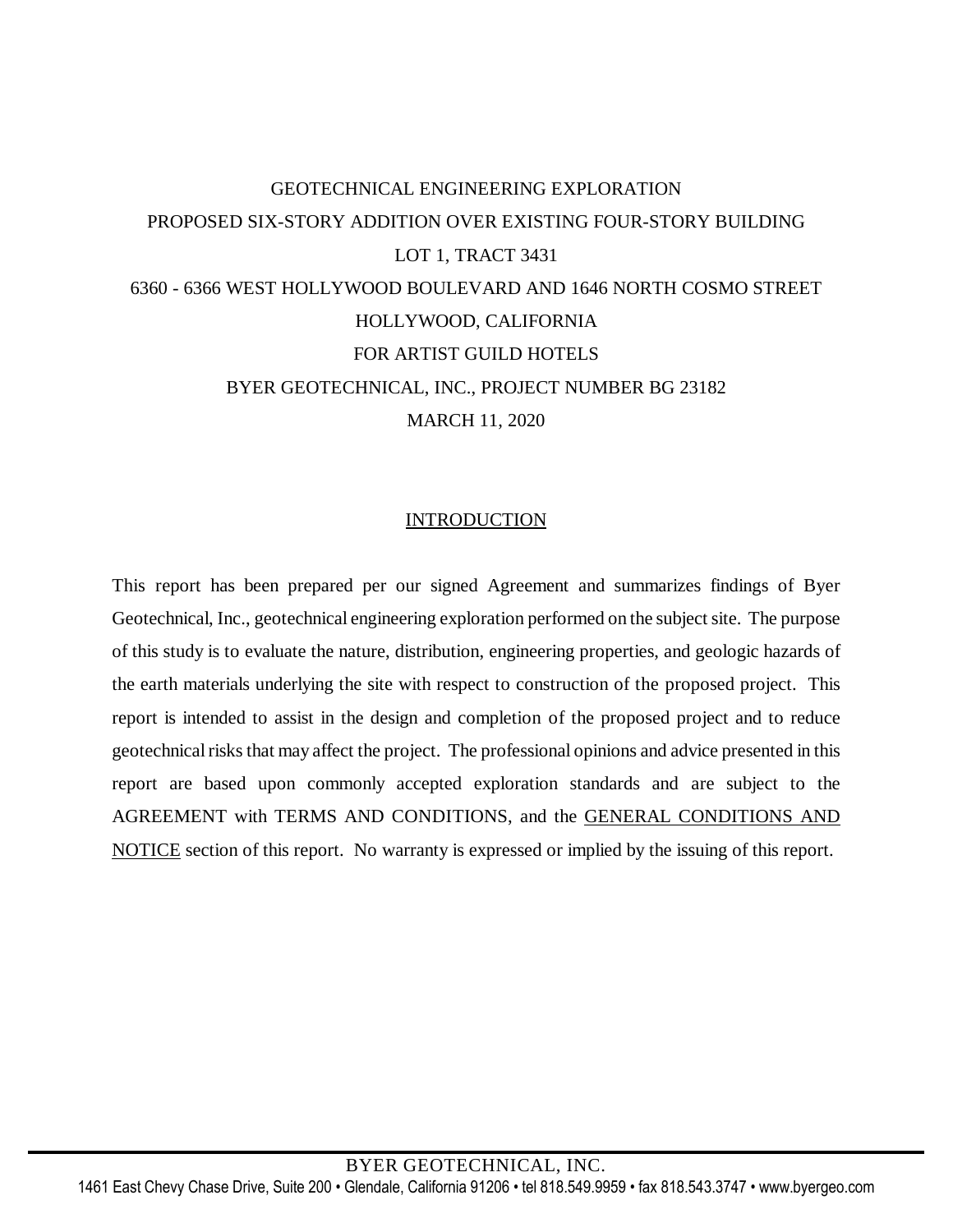### PROPOSED PROJECT

The scope of the proposed project was determined from consultation with Mr. Daniel Hyde, client, and the as-built Footing Plan provided by Mr. Adam Greco, project structural engineer. The project consists of adding six stories atop the existing four-story concrete-frame building over a basement. Column loads (dead and live) from the additional six floors are expected to be up to 295 kips, which will total up to 590 kips.

# RESEARCH

Research of agency records was conducted to locate previous geotechnical reports for the subject site and vicinity. No records were located.

### EXPLORATION

The scope of the field exploration was determined from our initial site visit and consultation with Mr. Daniel Hyde. The as-built Footing Plan prepared by Edward Flaherty Engineer, provided by Mr. Adam Greco, project structural engineer, was a guide to our work on this project. Exploration was conducted using techniques normally applied to this type of project in this setting. This report is limited to the area of the exploration and the proposed project as shown on the enclosed Site Plan. The scope of this exploration did not include an assessment of general site environmental conditions for the presence of contaminants in the earth materials and groundwater. Conditions affecting portions of the property outside the area explored are beyond the scope of this report.

Exploration was conducted on January 21, 2020, with the aid of hand labor. It included excavating three test pits to approximate depths of 5½ to 21 feet below the basement slab-on-grade. Samples of the earth materials were obtained and delivered to our soils engineering laboratory for testing and analysis. The test pits were visually logged by the project soils engineer. Following excavation, logging, and sampling, the test pits were backfilled, mechanically tamped, and patched with concrete.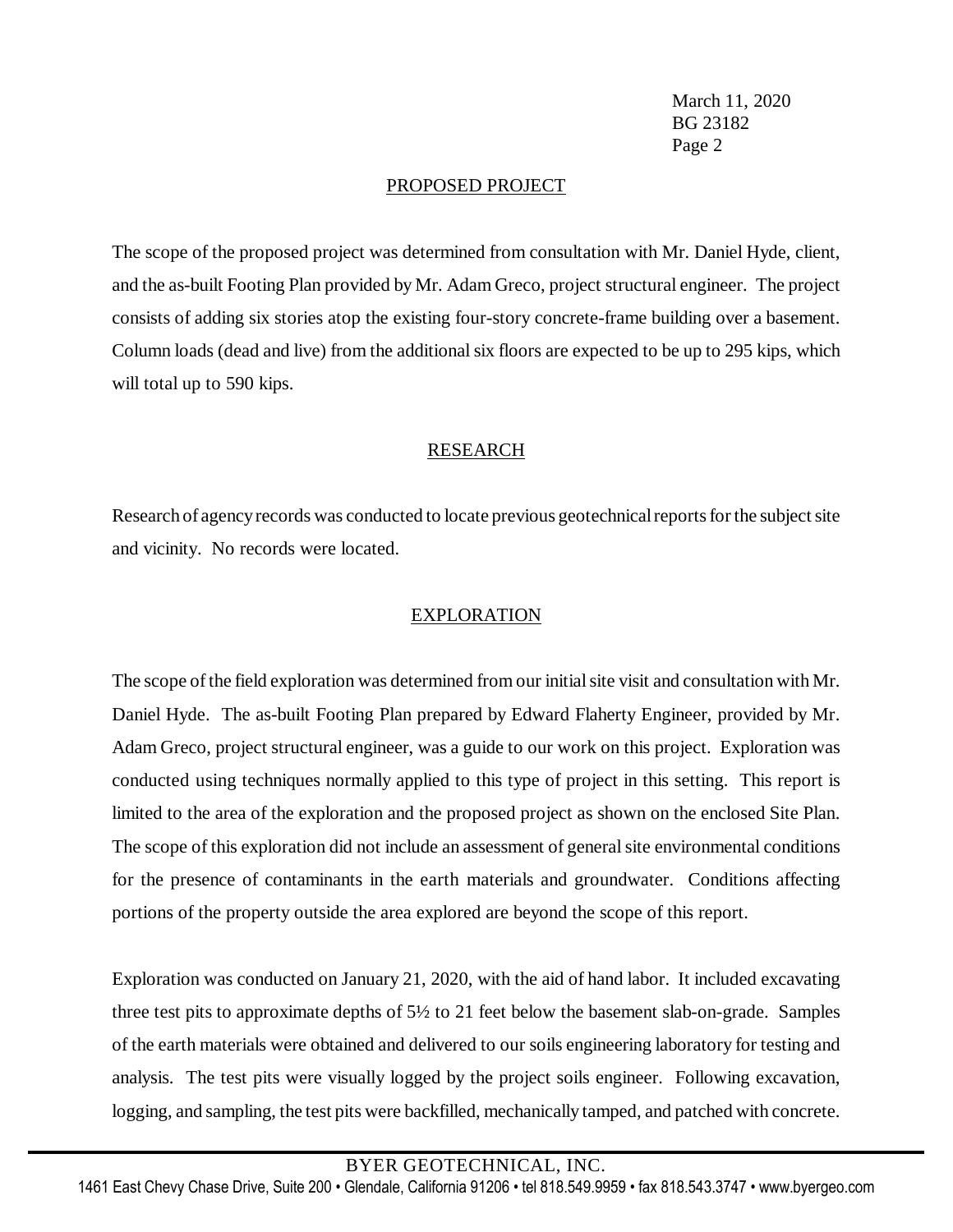Office tasksincluded laboratorytesting ofselected soilsamples, review of published maps and photos for the area, review of our files, review of agency files, preparation of the Site Plan, engineering analysis, and preparation of this report. Earth materials exposed in the test pits are described on the enclosed Log of Test Pits. Appendix I contains a discussion of the laboratory testing procedures and results. The proposed project and the locations of the test pits are shown on the enclosed Site Plan.

### SITE DESCRIPTION

The subject property consists of a rectangular-shaped lot that is located just south of the foothills of the Santa Monica Mountains, in the Hollywood section of the city of Los Angeles, California  $(34.1013°$  N Latitude, 118.3287° W Longitude). As depicted on the enclosed Aerial Vicinity Map, the property is bounded by Hollywood Boulevard on the north, two-story commercial buildings on the east and south, and Cosmo Street on the west. The property is located approximately one-third of a mile south of the Hollywood (101) Freeway and 200 feet east of Cahuenga Boulevard. A fourstory concrete-frame building over a basement currently occupies the subject site. The surrounding area has been developed with single- and multi-family residential buildings, as well as commercial establishments along Hollywood Boulevard.

### GROUNDWATER

Groundwater was not encountered in the test pits, which were extended to a depth of 21 feet below the basement level. In *Seismic Hazard Zone Report 026,* the California Geological Survey (CGS) has estimated the historically-highest groundwater level at the site was greater than 80 feet below ground surface (CGS, 1998), as shown on the enclosed Historic-High Groundwater Map.

Seasonal fluctuations in groundwater levels occur due to variations in climate, irrigation, development, and other factors not evident at the time of the exploration. Groundwater levels may also differ acrossthe site. Groundwater can saturate earth materials causing subsidence or instability of slopes.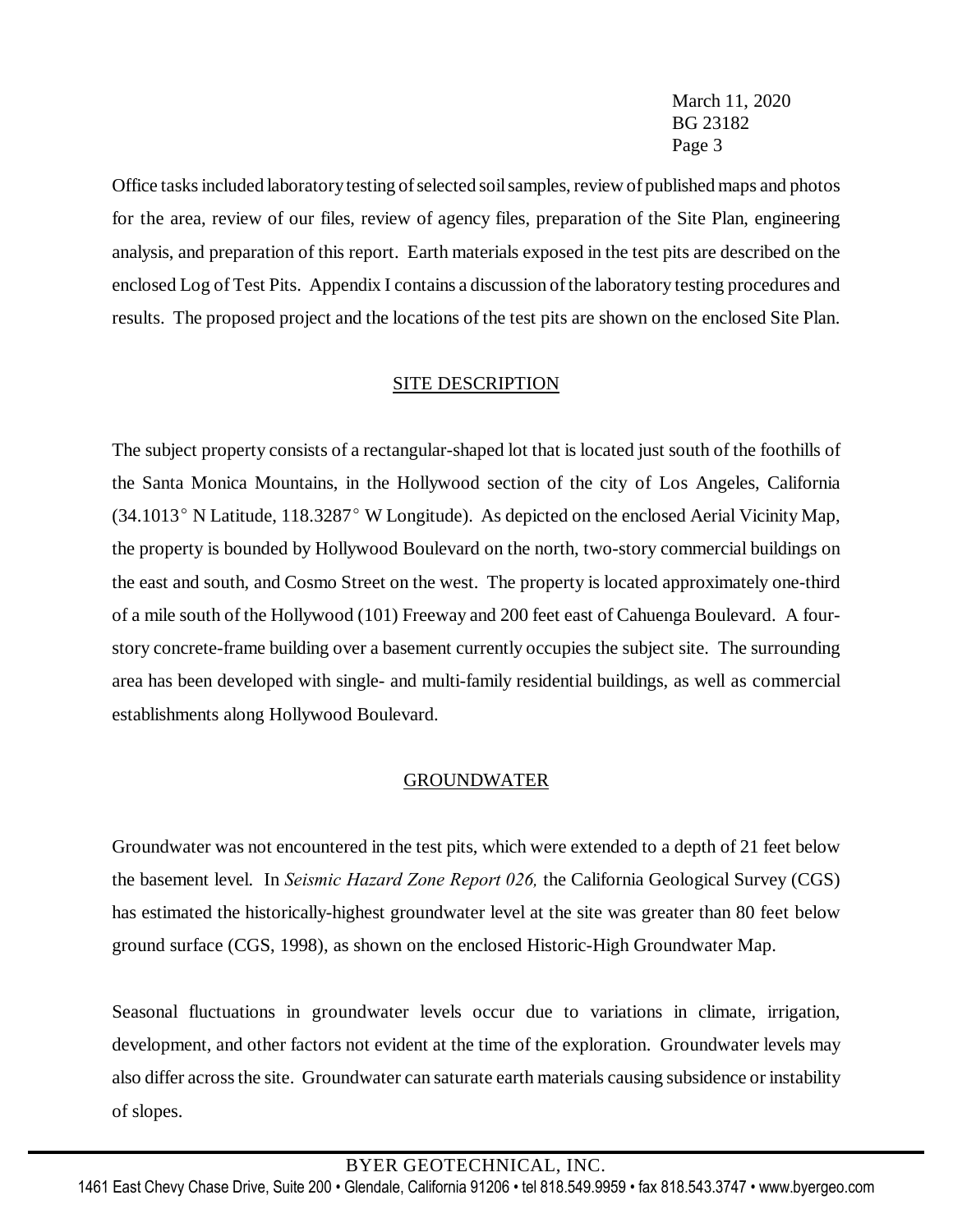### METHANE ZONES

The City of Los Angeles Ordinance No. 175790 established methane mitigation requirements and includes construction standards to control methane intrusion into buildings. The subject property is not mapped within either a Methane Zone or Methane Buffer Zone.

### EARTH MATERIALS

### Fill

Fill, associated with backfilling above the existing column footings, was encountered to a maximum observed depth of 2½ feet in Test Pit 1. Greater depths of fill may occur locally. The fill consists of silty and clayey sand that is brown to dark brown, slightly moist, medium dense, and contains trace amounts of gravel and concrete debris.

### Alluvium (Qae)

Natural alluvium typical for this portion of Hollywood underlies the subject site. The alluvium consists of silty sand and sand that are yellowish-brown and light olive-brown, slightly moist to moist, and medium dense to dense with trace amounts of fine to coarse gravel.

### GENERAL SEISMIC CONSIDERATIONS

### Regional Faulting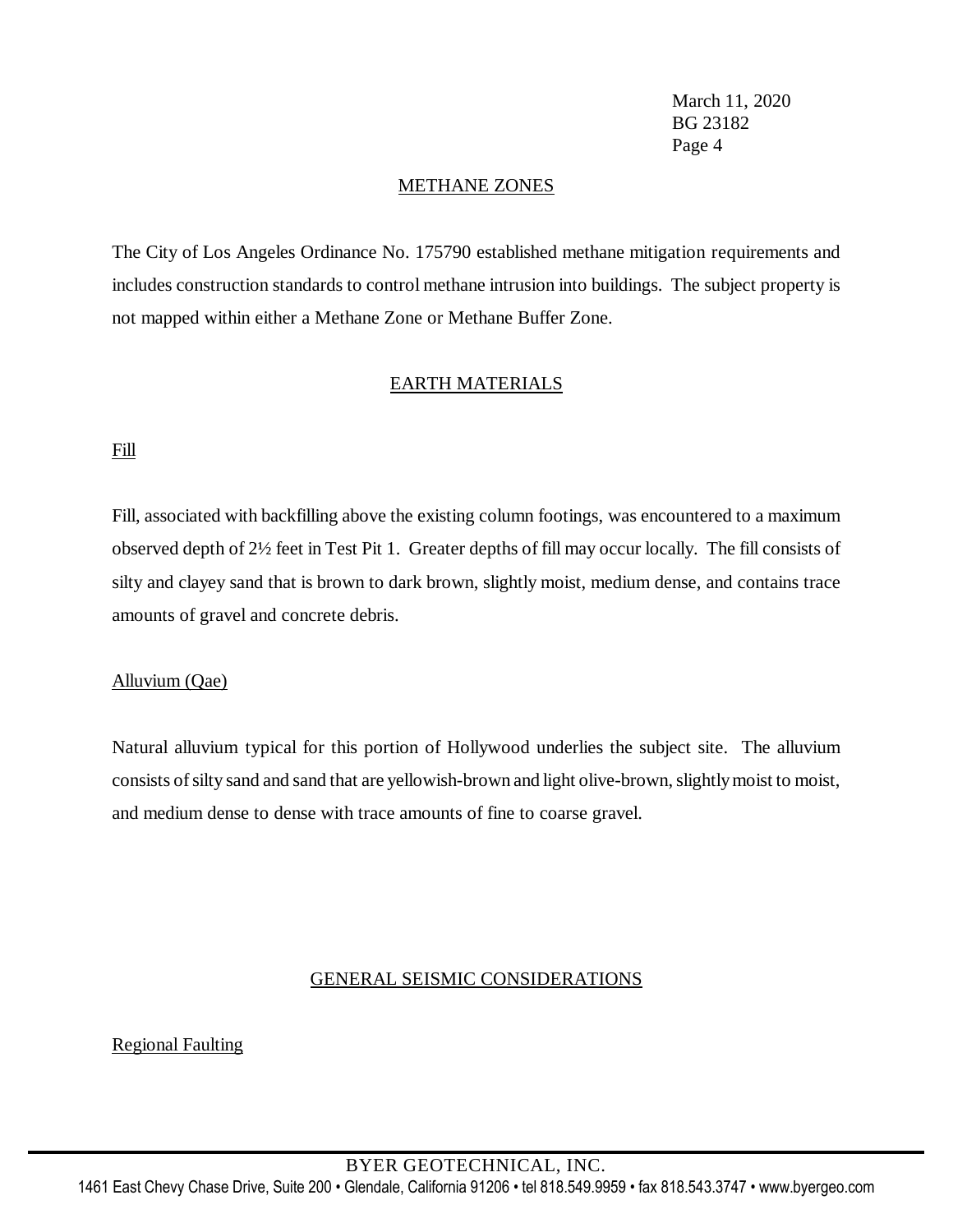The subject property is located in an active seismic region. Moderate to strong earthquakes can occur on numerous local faults. The United States Geological Survey, California Geological Survey (CGS), private consultants, and universities have been studying earthquakes in southern California for several decades. Early studies were directed toward earthquake prediction and estimation of the effects of strong ground shaking. Studies indicate that earthquake prediction is not practical and not sufficiently accurate to benefit the general public. Governmental agencies now require earthquakeresistant structures. The purpose of the code seismic-design parameters is to prevent collapse during strong ground shaking. Cosmetic damage should be expected.

Southern California faults are classified as "active" or "potentially active." Faults from past geologic periods of mountain building that do not display evidence of recent offset are considered "potentially active." Faults that have historically produced earthquakes or show evidence of movement within the past 11,000 years are known as "active faults." No known active faults cross the subject property, and the property is not located within a currently-designated Alquist-Priolo Earthquake Fault Zone (CGS, 2000). Therefore, the potential for surface rupture onsite is considered to be nil.

The known regional local active and potentially-active faults that could produce the most significant ground shaking on the site include the Santa Monica, Hollywood, and Newport-Inglewood Faults. Fifty faults were found within a 100-kilometer-radius search area from the site using EZ-FRISK V7.65 computer program. The results of seismic-source analysis are listed in Appendix II. The closest mapped "active" fault isthe Santa Monica Fault, a Type B fault that is located 0.6 kilometers (0.4 miles) north of the site. The Santa Monica Fault is capable of producing a maximum moment magnitude of 7.4 and an average slip rate of  $1.0 \pm 0.5$  millimeters per year (Cao et al., 2003). The San Andreas Fault, a Type A fault, is located 53.7 kilometers (33.3 miles) northeast of the site. General locations of regional active faults with respect to the subject site are shown on the enclosed Regional Fault Map (Appendix II).

# Seismic Design Coefficients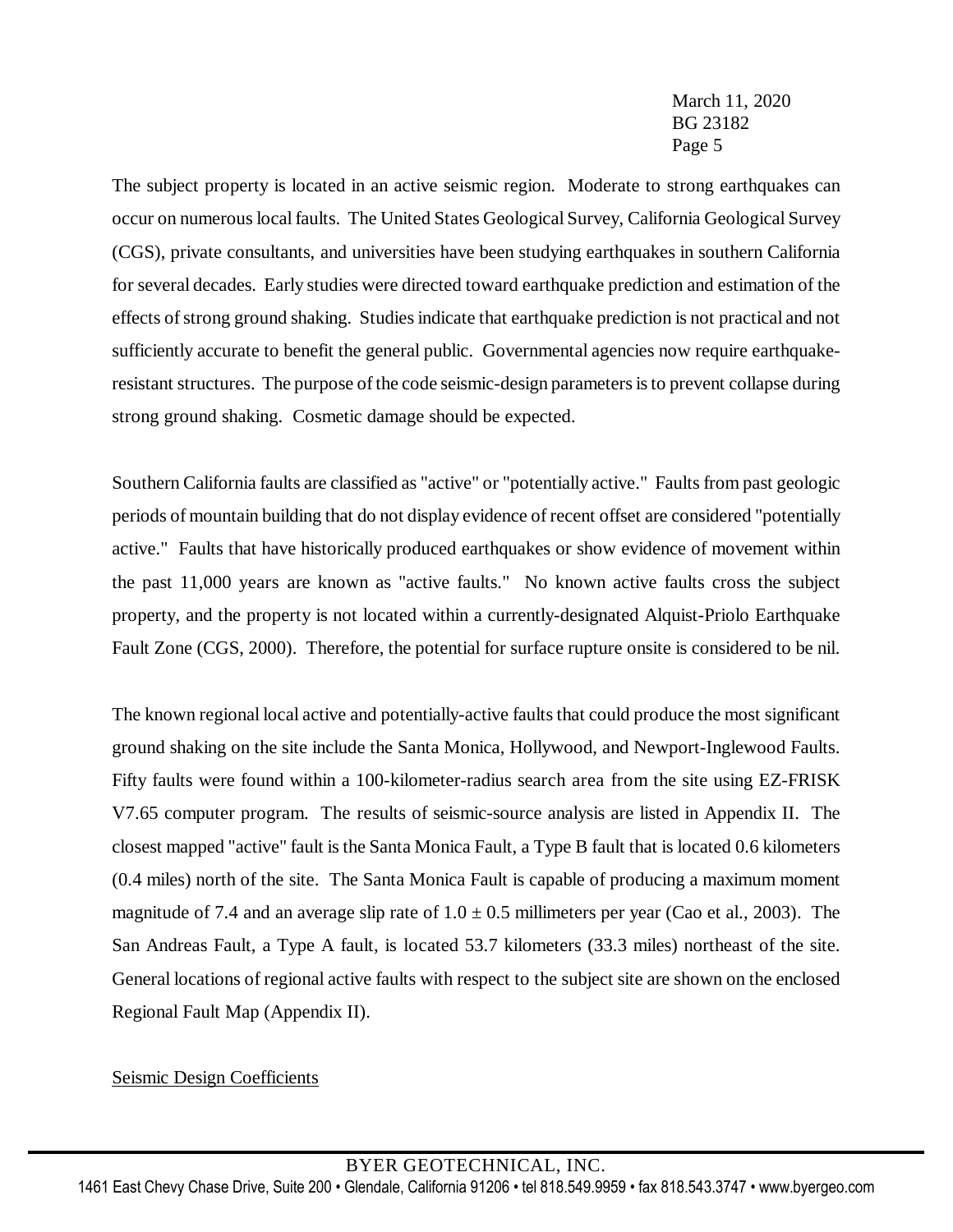The following table lists the applicable seismic coefficients for the project based on the current California Building Code:

| <b>SEISMIC COEFFICIENTS</b><br>(2020 City of Los Angeles Building Code - Based on ASCE Standard 7-16)                    |                                       |                          |  |  |  |  |
|--------------------------------------------------------------------------------------------------------------------------|---------------------------------------|--------------------------|--|--|--|--|
| Latitude = $34.1013^{\circ}$ N<br>Longitude = $118.3287^{\circ}$ W                                                       | <b>Short Period</b><br>(0.2s)         | <b>One-Second Period</b> |  |  |  |  |
| Earth Materials and Site Class<br>from Table 20.3.3, ASCE Standard 7-16                                                  | Alluvium - D                          |                          |  |  |  |  |
| Mapped Spectral Accelerations<br>from Figures 22-1 and 22-2 and USGS                                                     | $S_s = 2.117(g)$<br>$S_1 = 0.750$ (g) |                          |  |  |  |  |
| Site Coefficients<br>from Tables 11.4-1 and 11.4-2 and USGS                                                              | $F_{\Delta} = 1.0$                    | $F_v = 1.7$ (g)          |  |  |  |  |
| Maximum Considered Spectral Response<br>Accelerations<br>from Equations $11.4-1$ and $11.4-2$                            | $S_{MS} = 2.117(g)$                   | $S_{M1} = 1.275$ (g)     |  |  |  |  |
| Design Spectral Response Accelerations<br>from Equations $11.4-3$ and $11.4-4$                                           | $S_{DS} = 1.411(g)$                   | $S_{D1} = 0.850$ (g)     |  |  |  |  |
| Maximum Considered Earthquake Geometric<br>Mean ( $MCE_G$ ) Peak Ground Acceleration,<br>adjusted for Site Class effects |                                       | $PGA_M = 0.998$ (g)      |  |  |  |  |

Reference: U.S. Geological Survey, **Geologic Hazards Science Center, U. S. Seismic Design Maps,** http://earthquake.usgs.gov/designmaps/us/application.php

The mapped spectral response acceleration parameter for the site for a 1-second period  $(S_1)$  is greater than or equal to 0.75g. Therefore, the project is considered to be in Seismic Design Category E.

The principal seismic hazard to the proposed project is strong ground shaking from earthquakes produced by local faults. Modern buildings are designed to resist ground shaking through the use of shear panels, moment frames, and reinforcement. Additional precautions may be taken, including strapping water heaters and securing furniture to walls and floors. It is likely that the subject property will be shaken by future earthquakes produced in southern California.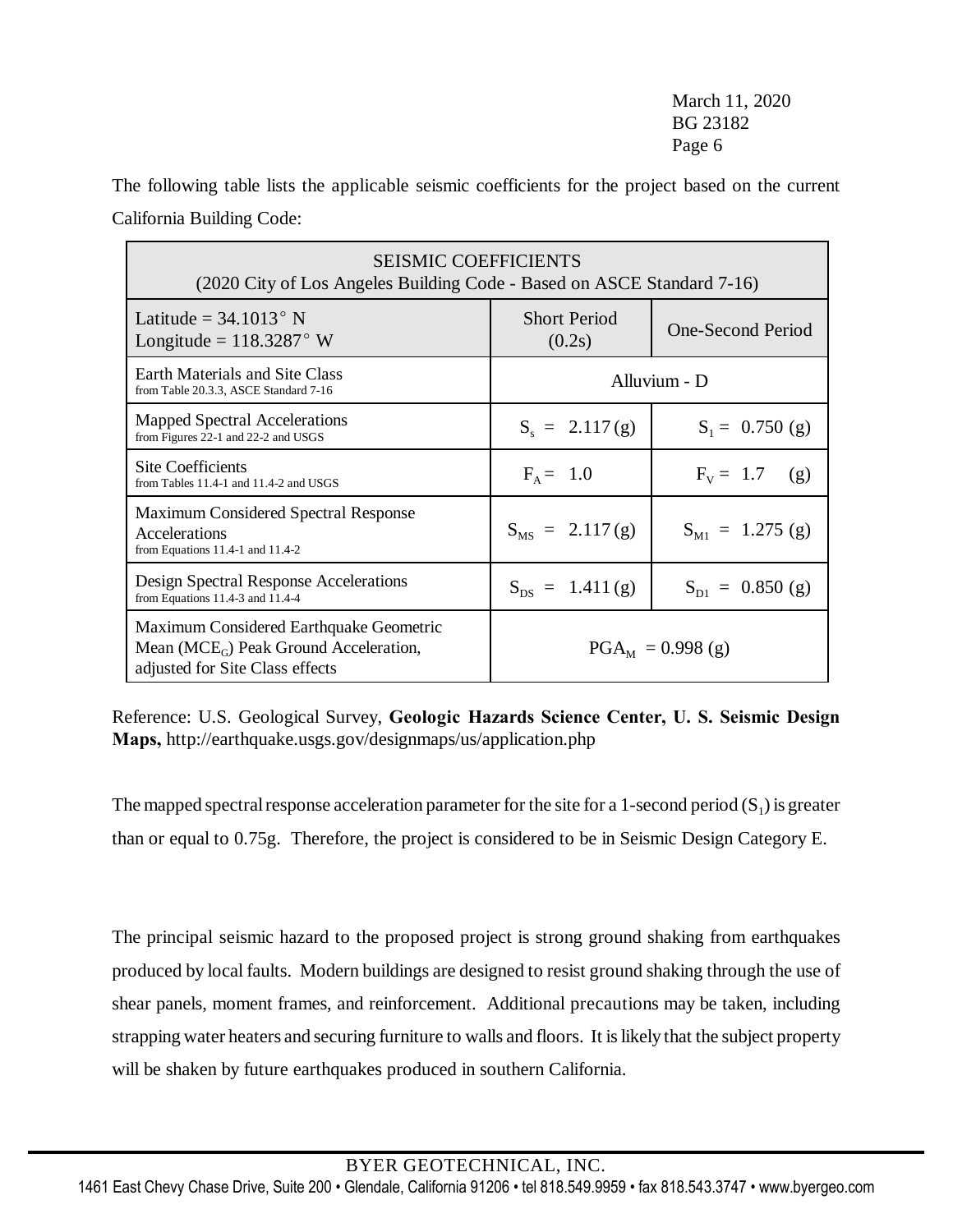#### Seismic Hazard Deaggregation Analysis

Probabilistic seismic hazard deaggregation analysis was performed on the subject site. Seismic parameters were determined using currently-available earthquake and fault information utilizing data from the United States Geological Survey (USGS) National Seismic Hazard Mapping Project (USGS, 2008). An average shear-wave velocity (Vs30) of 259 meters-per-second (Site Class D) was used in the analysis. Hazard deaggregation indicates a predominant modal earthquake magnitude of 6.9 (Mw) at a modaldistance of 5.5 kilometers. The Peak Horizontal Ground Acceleration (PHGA) with a 10-percent probability of exceedance in 50 yearsis estimated to be 0.53g on the subject site. These ground motions could occur at the site during the life of the project. Results of the analysis are graphically presented in the enclosed "Seismic Hazard Deaggregation Chart" (Appendix II).

Based on a Site Class D, the MCE<sub>G</sub> peak ground acceleration adjusted for Site Class effects, PGA<sub>M</sub>, is 0.998g. The pseudo-static seismic coefficient  $(k<sub>h</sub>)$  was derived according to the LADBS memorandum dated July 16, 2014. The horizontal pseudo-static seismic coefficient  $(k_h)$  was selected as one-third of the  $PGA_M$  (0.33g). These ground motions could occur at the site during the life of the project.

### Site-Specific Ground Motion Analysis

Site-specific ground motion analysis was performed in accordance with Chapter 21 of the American Society of Civil Engineers (ASCE) Standard 7-16. The probabilistic and deterministic seismic response spectra, based on maximum rotated component of spectral response at five-percent damping, are enclosed. The analysis is also based on a probability of exceedance of two percent in 50 years (2,475-return period). A computerized program, EZ-FRISK V7.65, was used to generate the seismic response spectra. An averaging of three Next Generation Attenuation relations (Chiou-Youngs 2007 NGA USGS 2008 MRC; Boore-Atkinson 2008 NGA USGS 2008 MRC; and Campbell-Bozorgnia 2008 NGA USGS 2008 MRC) was incorporated in both the probabilistic and deterministic analyses to estimate ground motions at the subject site. The deterministic response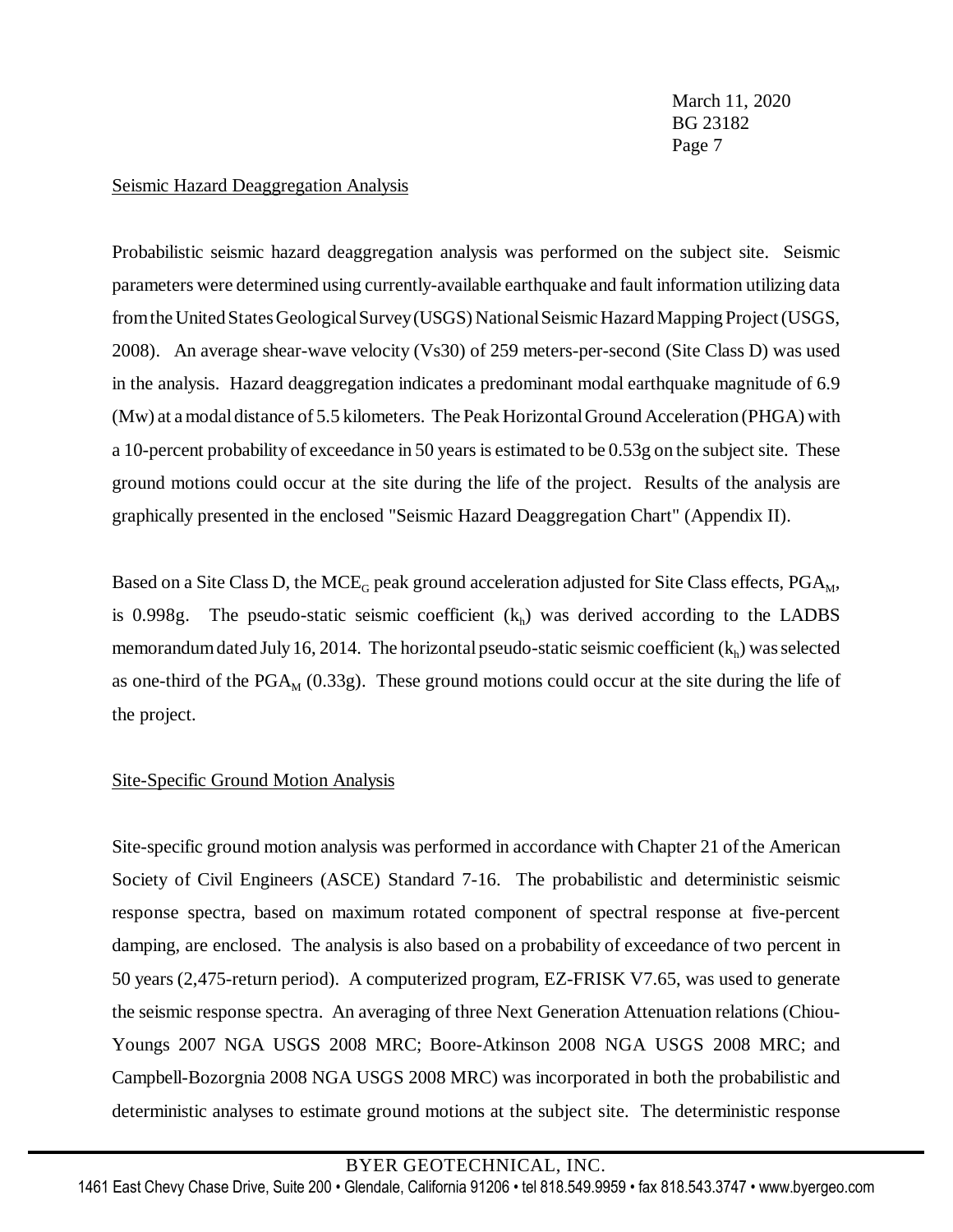spectrum was generated using the  $84<sup>th</sup>$  percentile of the maximum rotated component of spectral response at five-percent damping. A shear-wave velocity (Vs30) of 259 meters-per-second (Site Class D) was used in the analysis.

The design response spectrum was generated by multiplying the lesser of the deterministic and probabilistic response spectra by two-thirds, according to Sections 21.2.3 and 21.3 of ASCE Standard 7-16. The deterministic lower-limit response spectrum was determined according to Section 21.2.2 of the ASCE Standard 7-16. Spectral response accelerations for selected periods are shown in the following table:

| Spectral Response Accelerations $(g)^*$                   |                              |        |        |        |        |        |        |        |        |
|-----------------------------------------------------------|------------------------------|--------|--------|--------|--------|--------|--------|--------|--------|
| Seismic Response Spectra                                  | Fundamental Period (seconds) |        |        |        |        |        |        |        |        |
|                                                           | 0.2                          | 0.3    | 0.4    | 0.5    | 0.6    | 0.7    | 0.8    | 0.9    | 1.0    |
| Probabilistic MCE <sub>p</sub>                            | 1.9976                       | 2.0606 | 2.0537 | 2.0182 | 1.9038 | 1.8145 | 1.6921 | 1.5624 | 1.4578 |
| Probabilistic (ASCE 7-16)                                 | 1.4113                       | 1.4113 | 1.4113 | 1.4113 | 1.4113 | 1.4113 | 1.4113 | 1.3889 | 1.2500 |
| Deterministic MCE <sub>p</sub> $(84th$ Percentile)        | 1.4030                       | 1.5760 | 1.6800 | 1.7620 | 1.7330 | 1.7070 | 1.6400 | 1.5430 | 1.4610 |
| Deterministic Lower Limit<br>on $MCE_R$ Response Spectrum | .5000                        | 1.5000 | 1.5000 | 1.5000 | 1.5000 | 1.5000 | 1.5000 | 1.5000 | 1.5000 |
| Site Specific $MCE_R$                                     | .5000                        | 1.5760 | 1.6800 | 1.7620 | 1.7330 | 1.7070 | 1.6400 | 1.5430 | 1.4580 |
| 80% Design Response Spectrum                              | 1.1290                       | 1.1290 | 1.1290 | 1.1290 | 1.1290 | 1.1290 | 1.1290 | 1.1110 | 1.0000 |
| Site-Specific Design Response Spectrum                    | 1.1290                       | 1.1290 | 1.1290 | 1.1750 | 1.1550 | 1.1380 | 1.1290 | 1.1110 | 1.0000 |

*\** Reference:*American Society ofCivilEngineers(ASCE), Minimum Design Loads and Associated Criteria for Buildings and Other Structures, Standard 7-16, 2016.*

The data included in the table above are plotted and presented in the enclosed Site-Specific Seismic Response Spectra figure (see Appendix II). Detailed calculations for fundamental periods up to eight seconds are also included in the "Site-Specific Ground Motion Analysis" table (see Appendix II).

As shown on the enclosed Site-Specific Seismic Response Spectra figure, the site-specific design response spectrum is equal or greater than or equal to 80 percent of the probabilistic response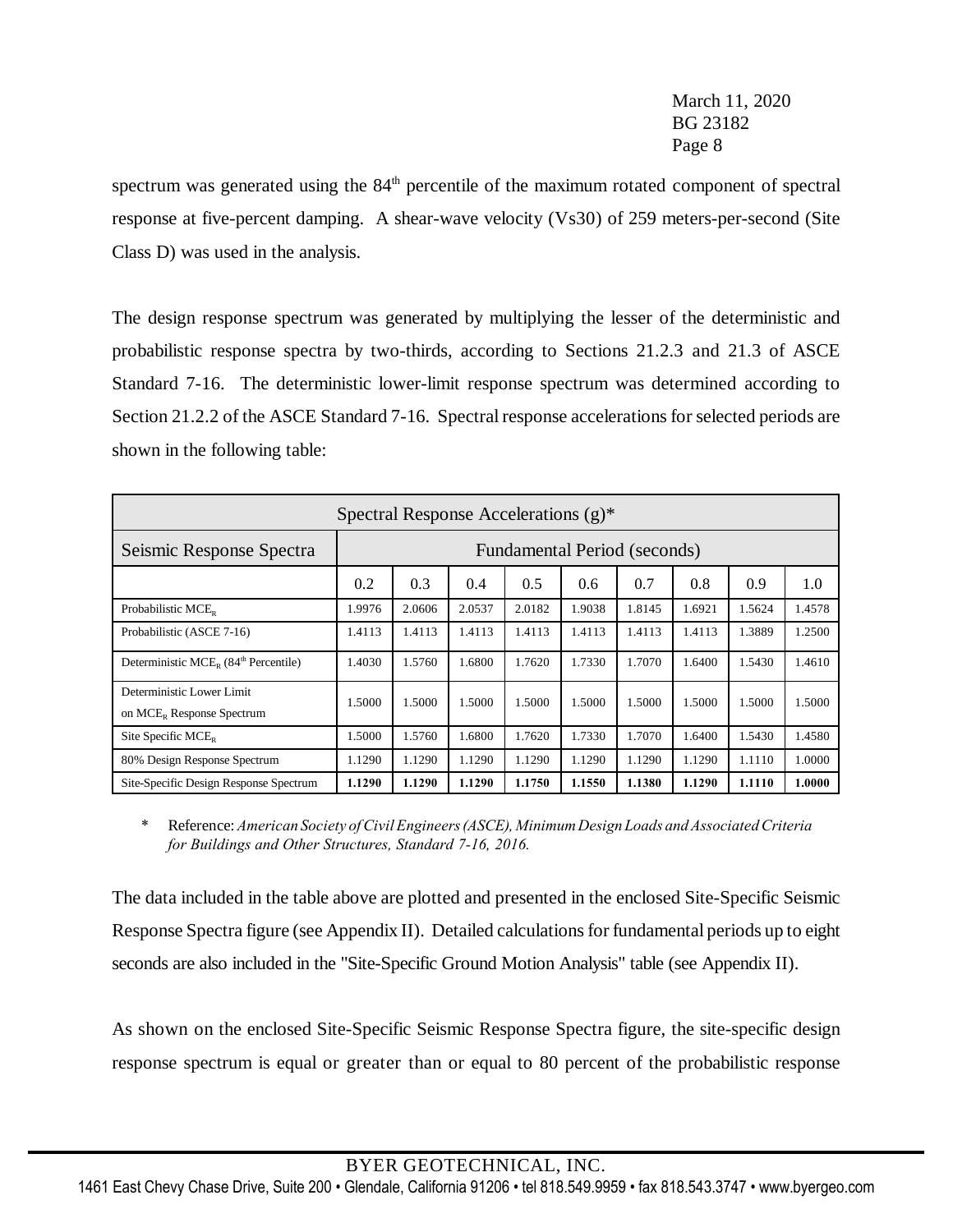spectrum. According to Section 21.3 of ASCE Standard 7-16, the design response spectrum shall not be less than 80 percent of the probabilistic response spectrum.

Based on Section 21.4 of the ASCE Standard 7-16, the design earthquake spectral response acceleration parameters at short period,  $S_{DS}$  and at one-second period,  $S_{D1}$ , derived from the sitespecific ground motion analysis, are shown in the following table:

| SITE-SPECIFIC SPECTRAL RESPONSE ACCELERATION PARAMETERS<br>(Based on ASCE Standard 7-16 - Chapter 21) |                               |                          |  |  |  |  |
|-------------------------------------------------------------------------------------------------------|-------------------------------|--------------------------|--|--|--|--|
| Latitude = $34.1013^{\circ}$ N<br>Longitude = $118.3287^{\circ}$ W                                    | <b>Short Period</b><br>(0.2s) | <b>One-Second Period</b> |  |  |  |  |
| Maximum Considered Spectral Response<br>Accelerations<br>Chapter 21 - Section 21.4                    | $S_{MS} = 1.694(g)$           | $S_{M1} = 1.539$ (g)     |  |  |  |  |
| Design Spectral Response Accelerations<br>Chapter 21 - Section 21.4                                   | $S_{DS} = 1.129(g)$           | $S_{D1} = 1.026$ (g)     |  |  |  |  |

# **Liquefaction**

The CGS has not mapped the site within an area where historic occurrence of liquefaction or geological, geotechnical, and groundwater conditions indicate a potential for permanent ground displacement such that mitigation as defined in Public Resources Code Section 2693 (c) would be required, as shown on the enclosed Seismic Hazard Zones Map. Current and historic shallow groundwater levels are not present onsite and, therefore, liquefaction is not considered an issue to the proposed project.

# Seiches and Tsunamis

Seiches are large waves generated in enclosed bodies of water, such as lakes and reservoirs, in response to ground shaking. Tsunamis are waves generated in large bodies of water by fault displacement or major ground movement. The site is not located near any lake or reservoir. In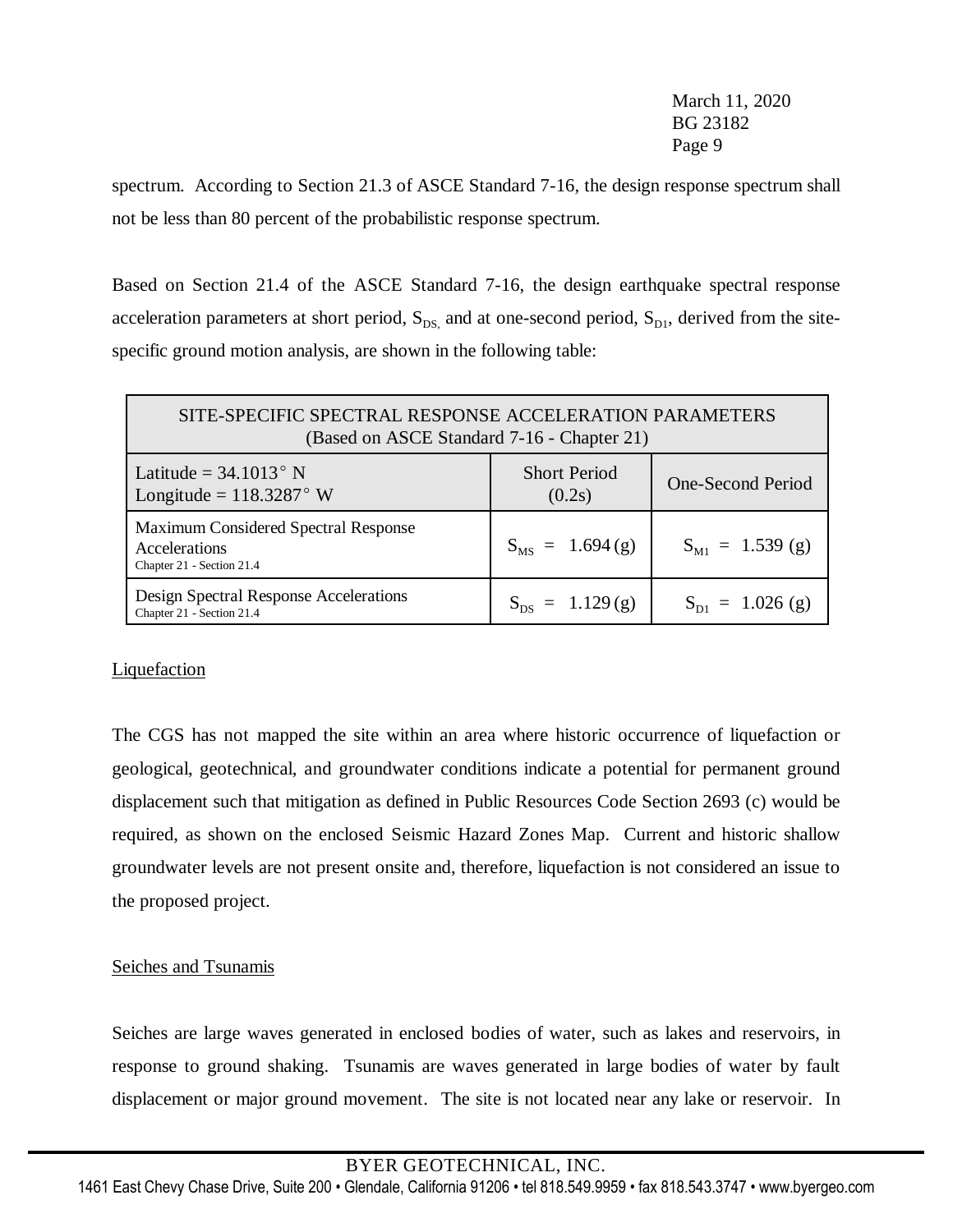addition, the site is at an average elevation of 386 feet above mean sea level and is located approximately 11.5 miles from the shoreline. Therefore, the risk to the project from seiches or tsunamis is considered nil.

### CONCLUSIONS AND RECOMMENDATIONS

### General Findings

The conclusions and recommendations of this exploration are based upon review of the preliminary plans, review of published maps, three test pits, research of available records, laboratory testing, engineering analysis, and years of experience performing similar studies on similar sites. It is the finding of Byer Geotechnical, Inc., that development of the proposed project is feasible from a geotechnical engineering standpoint, provided the advice and recommendations contained in this report are included in the plans and are implemented during construction.

The recommended bearing material isfirmundisturbed alluvium, which is expected below the bottom of the existing footings. Conventional foundations may be used to support the additional loads from the proposed six-story addition. In addition, large mat-type foundations may be used to support any new shear walls. Soils to be exposed at finished grade are expected to exhibit a very low expansion potential.

### FOUNDATION DESIGN

Spread Footings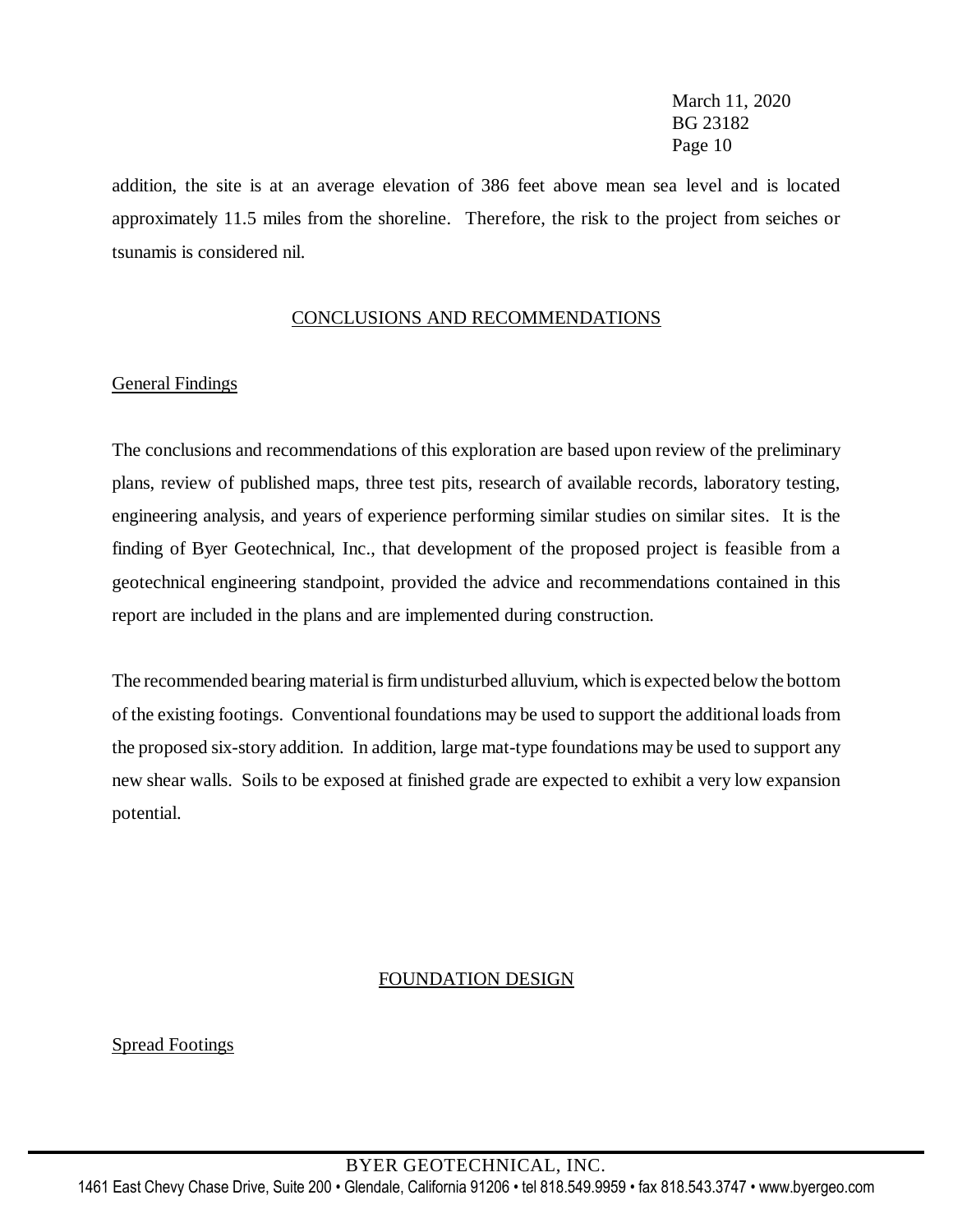Continuous and/or pad footings may be used to support the proposed six-story addition, provided they are founded in firm undisturbed alluvium. Continuous footings should be a minimum of 12 inches in width. Pad footings should be a minimum of 24-inches square. The following chart contains the recommended design parameters.

| <b>Bearing</b><br>Material | Minimum<br>Embedment<br>Depth of<br>Footing<br>(Inches) | Vertical<br><b>Bearing</b><br>(psf) | Coefficient<br>of Friction | Passive<br>Earth<br>Pressure<br>(pcf) | Maximum<br>Earth<br>Pressure<br>(psf) |
|----------------------------|---------------------------------------------------------|-------------------------------------|----------------------------|---------------------------------------|---------------------------------------|
| Alluvium                   | 24                                                      | 6,000                               | 0.30                       | 200                                   | 6,000                                 |

For bearing calculations, the weight of the concrete in the footing may be neglected.

The bearing value shown above is for the total of dead and frequently applied live loads and may be increased by one-third for short duration loading, which includes the effects of wind or seismic forces. When combining passive and friction for lateral resistance, the passive component should be reduced by one-third.

Footings adjacent to retaining walls should be deepened below a 1:1 plane from the bottom of the lower retaining wall, or the footings should be designed as grade beams to bridge from the wall to the l:l plane.

All continuous footings should be reinforced with a minimum of four #4 steel bars: two placed near the top, and two near the bottom of the footings. Footings should be cleaned of all loose soil, moistened, free of shrinkage cracks, and approved by the geotechnical engineer prior to placing forms, steel, or concrete.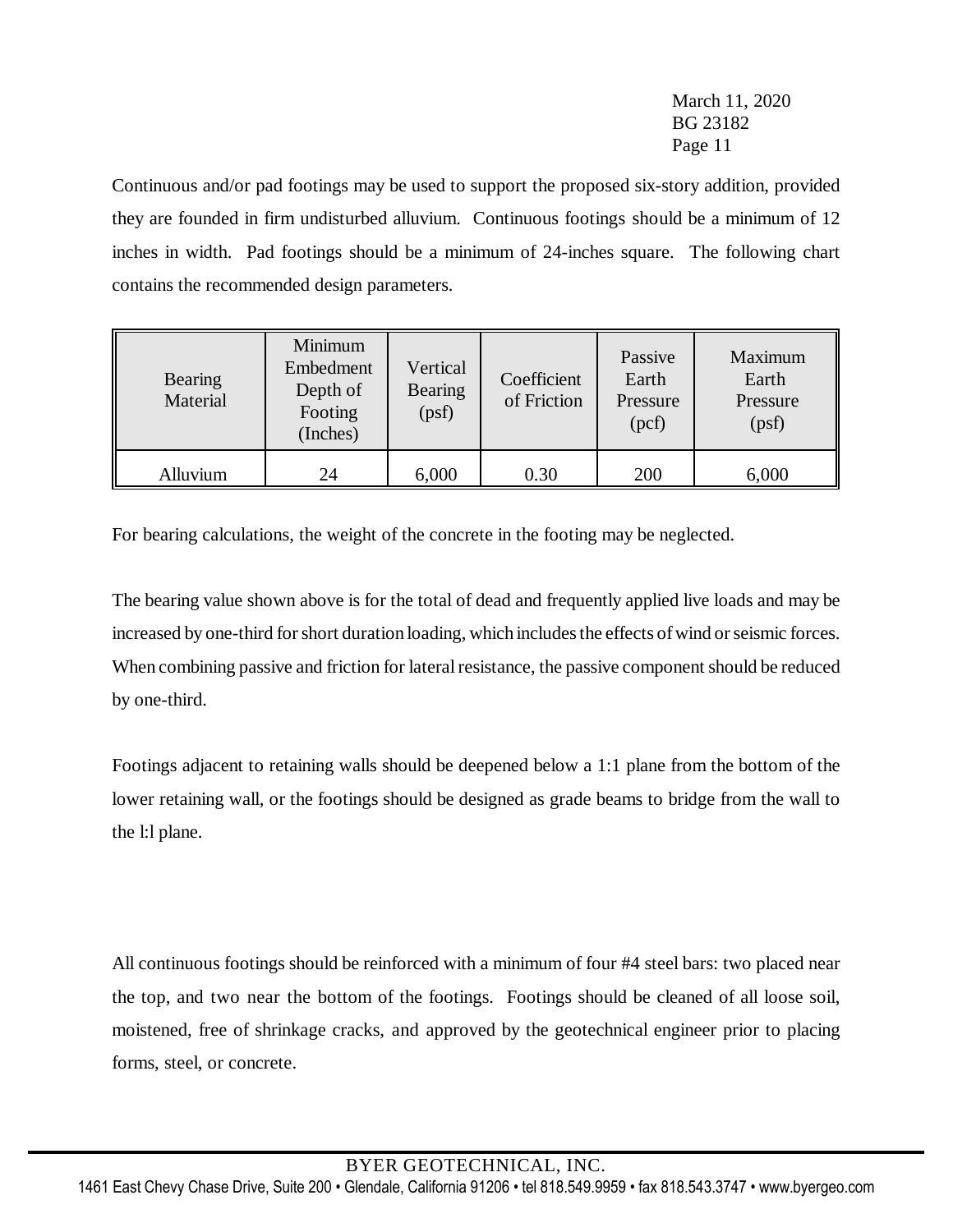### Mat Foundation

A mat foundation may be used to support new shear walls, provided it is founded in firm undisturbed alluvium. The minimum thickness of the mat should be 12 inches. The structural engineer may require a greater thickness. The following chart contains the recommended design parameters.

| <b>Bearing</b><br>Material | Minimum<br>Embedment<br>Depth of<br>Mat<br>(Inches) | Vertical<br><b>Bearing</b><br>(psf) | Coefficient<br>of Friction | Passive<br>Earth<br>Pressure<br>(pcf) | Maximum<br>Earth<br>Pressure<br>(psf) |
|----------------------------|-----------------------------------------------------|-------------------------------------|----------------------------|---------------------------------------|---------------------------------------|
| Alluvium                   | 12                                                  | 6,000                               | 0.30                       | 200                                   | 6,000                                 |

For bearing calculations, the weight of the concrete may be neglected. The bearing value shown above is for the total of dead and frequently applied live loads and may be increased by one-third for short duration loading, which includes the effects of wind or seismic forces. When combining passive and friction for lateral resistance, the passive component should be reduced by one-third.

The bottom of the mat foundation should be free from loose material and construction debris, and should be approved by the geotechnical engineer prior to placing forms, steel, or concrete.

# Modulus of Subgrade Reaction

The allowable modulus of subgrade reaction,  $k_1$ , is 250 kips-per-cubic-foot for a 12-inch by 12-inch footing. The modulus should be reduced for larger footings. For rectangular footings of dimensions B x L, the following formula may be used (Bowles, 1996):

BYER GEOTECHNICAL, INC.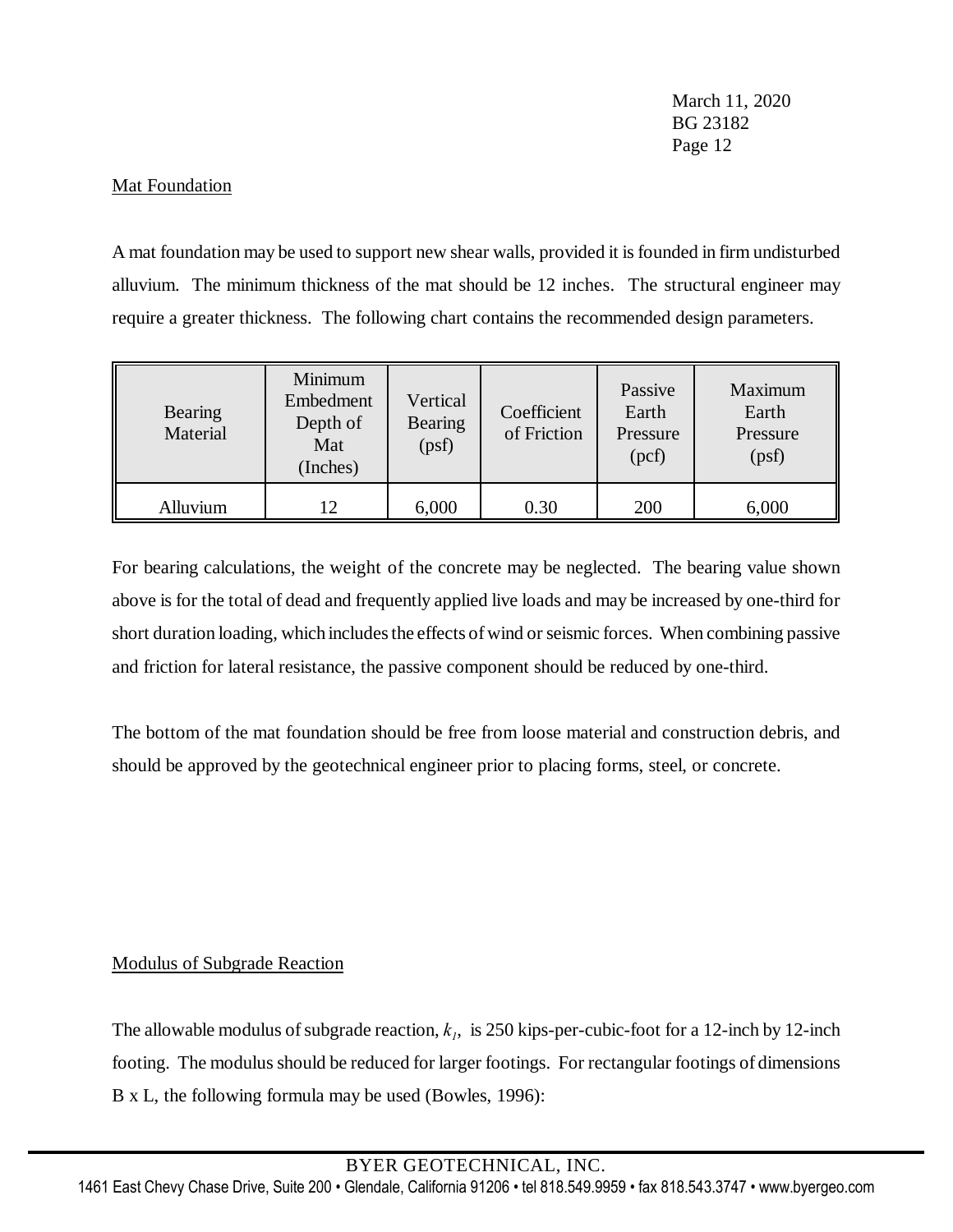$$
k_s = k_l * (m + 0.5) / (1.5 * m)
$$

where  $k_s$  = Modulus of subgrade reaction for a full-size mat foundation,

$$
m = L / B.
$$

### Foundation Settlement

Settlement of the foundation system is expected to occur on initial application of loading. The static settlement analysis of the proposed building is based on a maximum allowable bearing pressure of 6,000 pounds-per-square-foot. Results of static settlement analysis indicate that a total static settlement of 1.07 to 1.33 inches may be anticipated for new footings impacted by additional loads. Differential static settlement should not exceed 0.25 inch across the footprint of the existing building.

It should be emphasized that settlement of the subsurface earth materials has already occurred immediately following the construction of the existing building. Therefore, additional settlement is not anticipated for the existing foundation system, if no additional loads are applied on the existing footings.

### RETAINING WALLS

# General Design

The following retaining wall recommendations are intended to evaluate the structural adequacy and upgrade the existing basement walls, if deemed necessary by the structural engineer.

BYER GEOTECHNICAL, INC.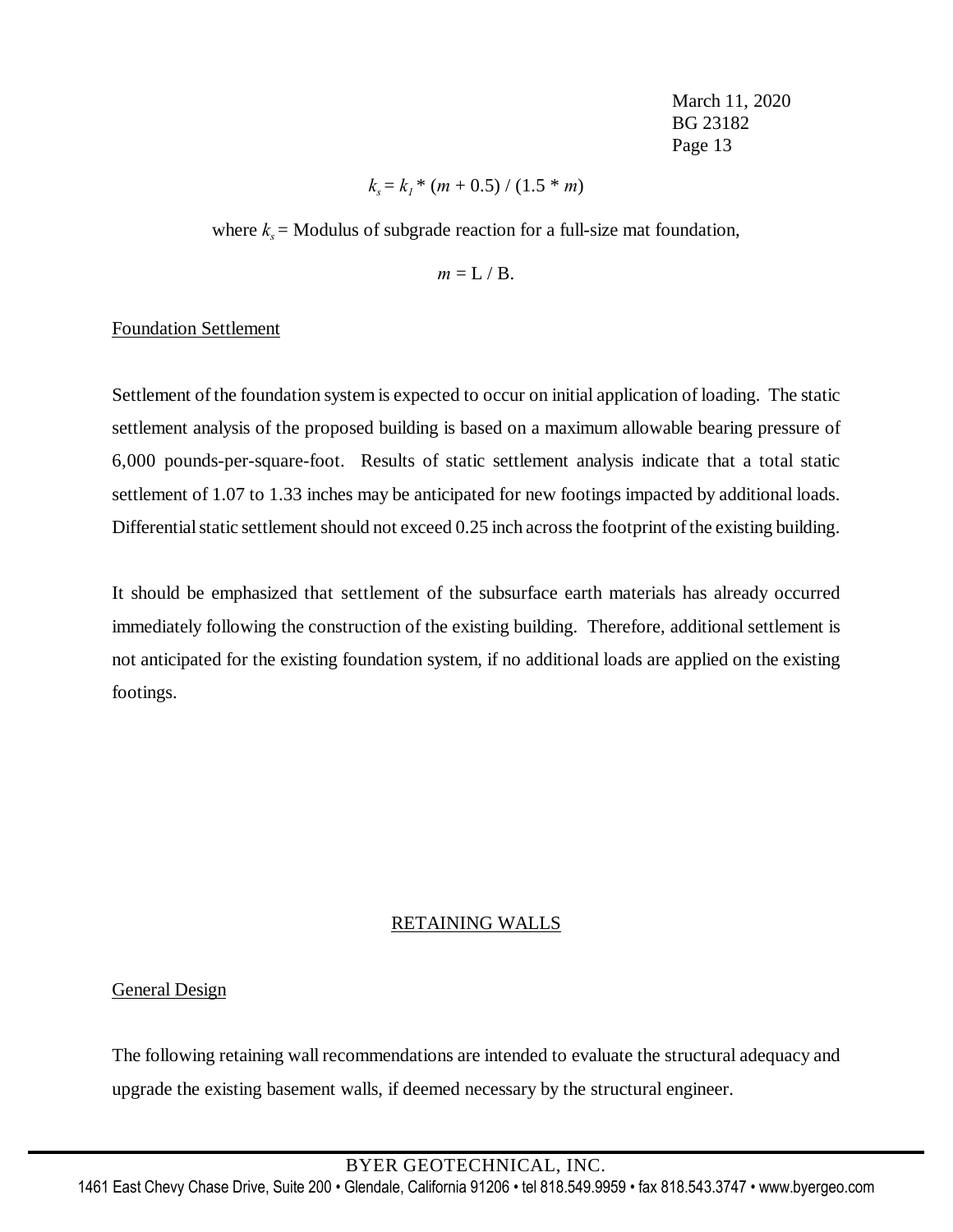Restrained retaining walls, such as the existing basement walls, should be designed for the at-rest lateral earth pressure of 45H, where H is the height of the wall. The diagram illustrates the trapezoidal distribution of earth pressure. The design earth pressures assume that the walls are free draining. Surcharge loads from vehicular traffic and adjacent buildings should be added to the atrest pressure for restrained retaining walls. Surcharge loads may be calculated using NAVFAC DM-7.02 Design Manual, or an equivalent method.



Basement walls should be provided with a subdrain or gravel pockets covered with a minimum of 12 inches of ¾-inch crushed gravel. A sump pump may be required for basement subdrains.

### Foundation Design

Basement walls are currently supported on the existing foundation system. The foundation recommendations included in the "Spread Footings" and "Mat Foundation" sections of this report may be incorporated to upgrade the existing basement wall footings, if deemed necessary by the structural engineer.

### Retaining Wall Deflection

It should be noted that non-restrained retaining walls can deflect up to one percent of their height in response to loading. This deflection is normal and results in lateral movement and settlement of the backfill toward the wall. The zone of influence is within a 1:1 plane from the bottom of the wall. Hard surfaces or footings placed on the retaining wall backfill should be designed to avoid the effects of differentialsettlement from this movement. Decking that caps a retaining wall should be provided

### BYER GEOTECHNICAL, INC.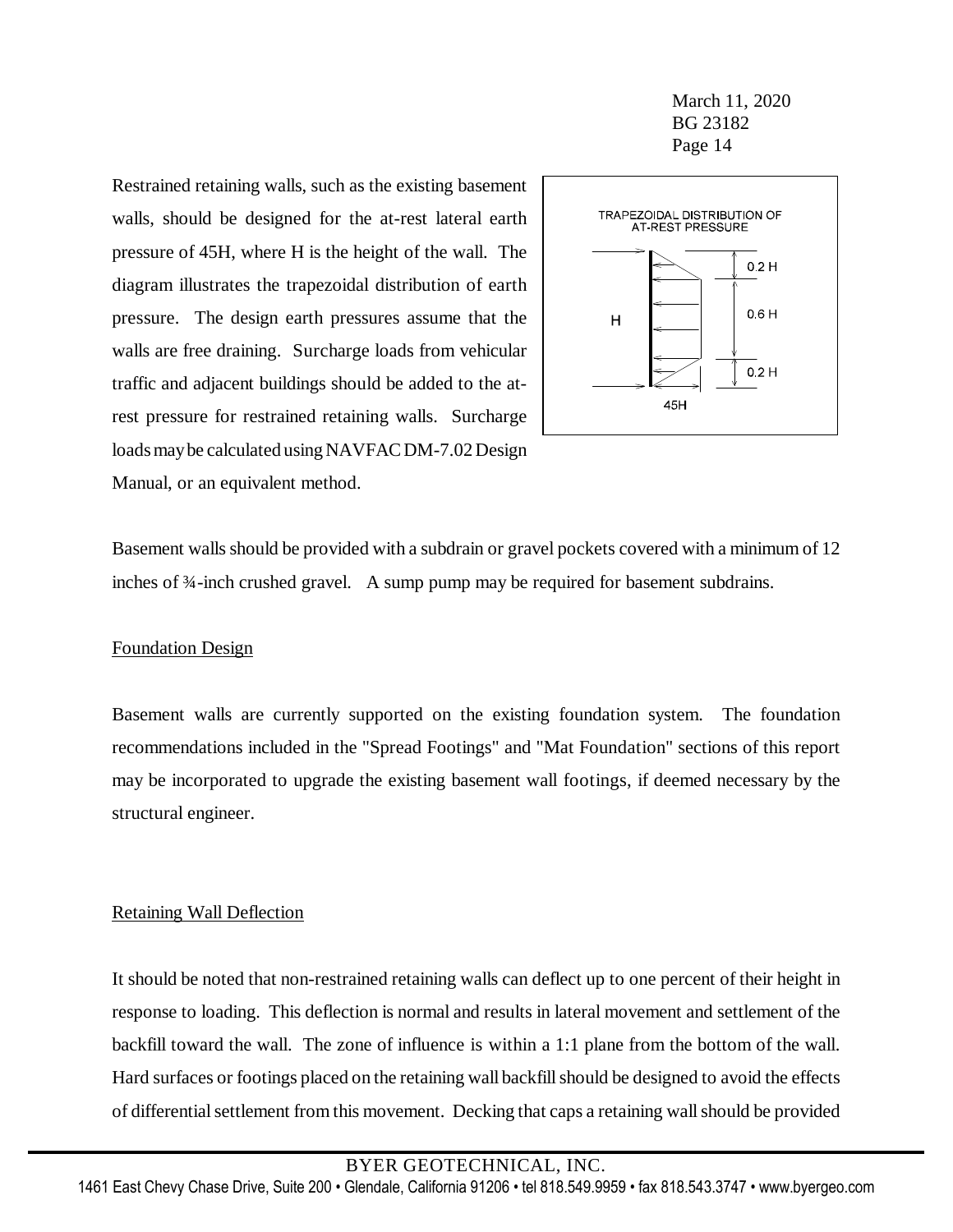with a flexible joint to allow for the normal deflection of the retaining wall. Decking that does not cap a retaining wall should not be tied to the wall. The space between the wall and the deck will require periodic caulking to prevent moisture intrusion into the retaining wall backfill.

# TEMPORARY EXCAVATIONS

Temporary excavations will be required to construct new footings. The excavations are expected to be up to five feet in height and will expose only if over an existing pad fill over alluvium. The fill should be trimmed to 1:1 for wall excavations. The alluvium is capable of maintaining vertical excavations up to five feet (see Calculation Sheet #3). Where vertical excavations in the alluvium exceed five feet in height, the upper portion should be trimmed to 1:1 (45 degrees).

The geologist should be present during grading to see temporary slopes. All excavations should be stabilized within 30 days of initial excavation. Water should not be allowed to pond on top of the excavations nor to flow toward them. No vehicular surcharge should be allowed within three feet of the top of the cut.

# FLOOR SLABS

New sections of floor slabs should be cast over undisturbed firm alluvium or approved compacted fill and reinforced with a minimum of #4 bars on 16-inch centers, each way. Slabs that will be provided with a floor covering should be protected by a polyethylene plastic vapor barrier. The barrier should be sandwiched between the layers of sand, about two inches each, to prevent punctures and aid in the concrete cure. A low-slump concrete may be used to minimize possible curling of the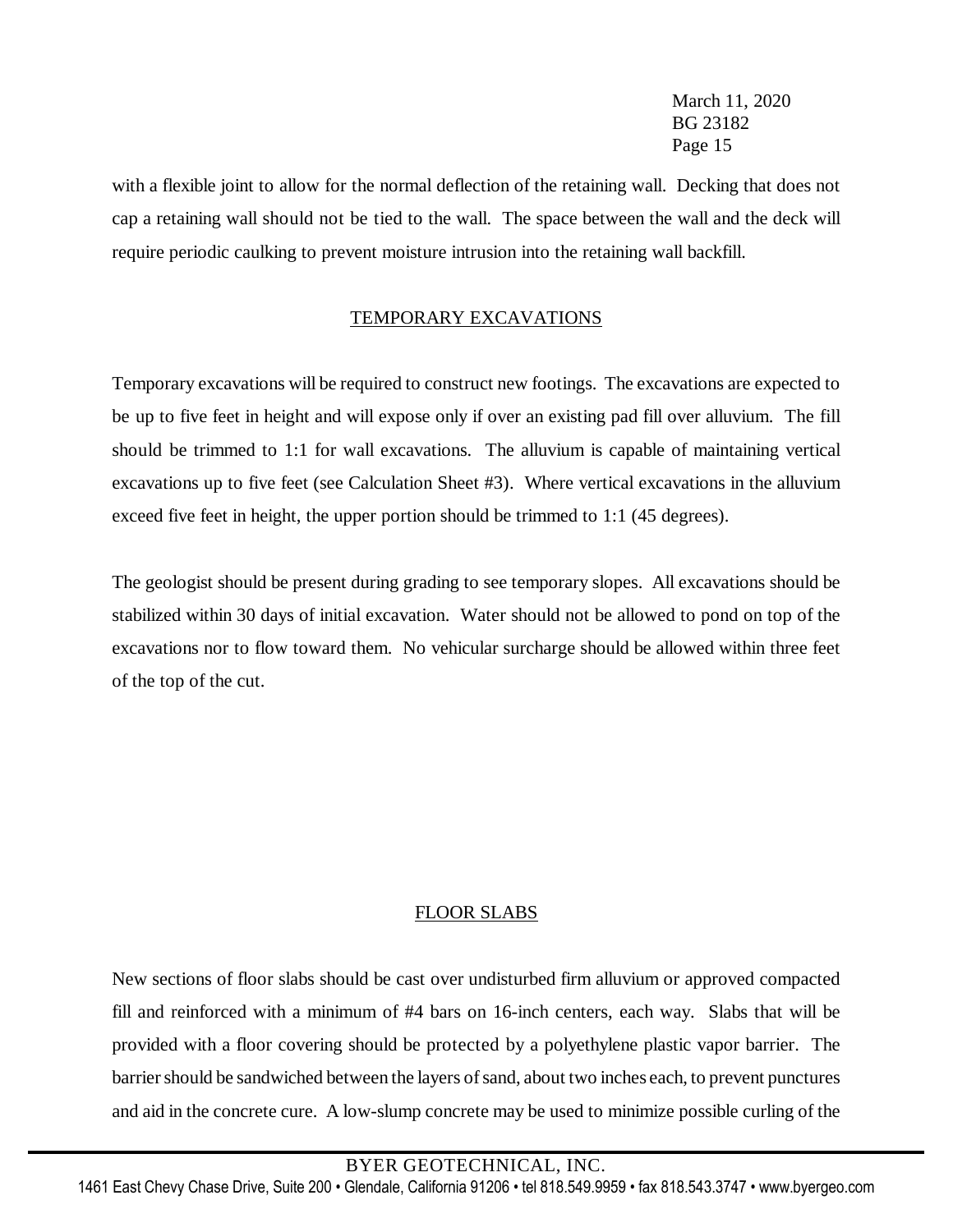slab. The concrete should be allowed to cure properly before placing vinyl or other moisturesensitive floor covering.

It should be noted that cracking of concrete slabsis common. The cracking occurs because concrete shrinks as it cures. Control joints, which are commonly used in exterior decking to control such cracking, are normally not used in interior slabs. The reinforcement recommended above is intended to reduce cracking and its proper placement is critical to the performance of the slab. The minor shrinkage cracks, which often form in interior slabs, generally do not present a problem when carpeting, linoleum, or wood floor coverings are used. The slab cracks can, however, lead to surface cracks in brittle floor coverings such as ceramic tile.

# CEMENT TYPE AND CORROSION PROTECTION

A representative sample of the near-surface soil was obtained during field exploration for laboratory testing. Corrosion test results are included in Appendix I. The results indicate that concrete structures in contact with the soils onsite will have negligible exposure to water-soluble sulfates in the soil. According to Table 4.3.1 of Section 4.2 of the ACI 318 Code, Type II cement may be used for concrete construction.

The results of the laboratory testing also indicate that the near-surface soil onsite is considered corrosive to ferrous metals. Special mitigation measures for corrosion protection of steel and other metallic elements in contact with the soil may be required. The corrosion information presented in Appendix I of this report should be provided to the underground utility subcontractor.

# DRAINAGE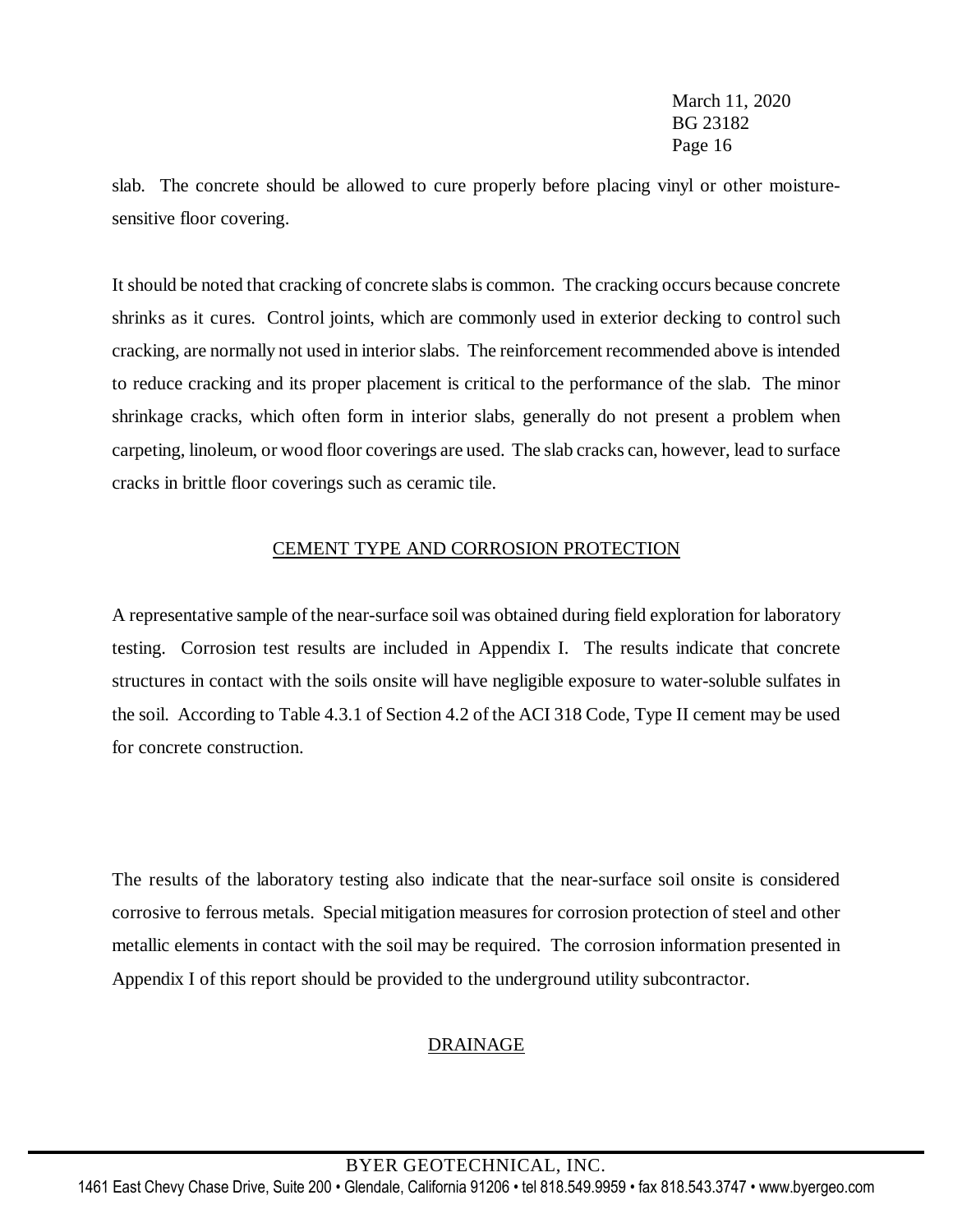Control of site drainage is important for the performance of the proposed project. Pad and roof drainage should be collected and transferred to the street or approved location in non-erosive drainage devices. Drainage should not be allowed to pond on the pad or against any foundation or retaining wall. Planters located within retaining wall backfill should be sealed to prevent moisture intrusion into the backfill. Drainage control devices require periodic cleaning, testing, and maintenance to remain effective.

# PLAN REVIEW

Formal plans ready for submittal to the building department should be reviewed by Byer Geotechnical. Any change in scope of the project may require additional work.

# SITE OBSERVATIONS DURING CONSTRUCTION

The building department requires that the geotechnical engineer provide site observations during grading and construction. Foundation excavations should be observed and approved by the geotechnical engineer or geologist prior to placing steel, forms, or concrete. The engineer/geologist should observe bottoms for fill, compaction of fill, temporary excavations, and subdrains. All fill that is placed should be approved by the geotechnical engineer and the building department prior to use for support of structural footings and floor slabs.

Please advise Byer Geotechnical, Inc., at least 24 hours prior to any required site visit. The building department stamped plans, the permits, and the geotechnical reports should be at the job site and available to our representative. The project consultant will perform the observation and post a notice at the job site with the findings. This notice should be given to the agency inspector.

# FINAL REPORTS

The geotechnical engineer will prepare interim and final compaction reports upon request.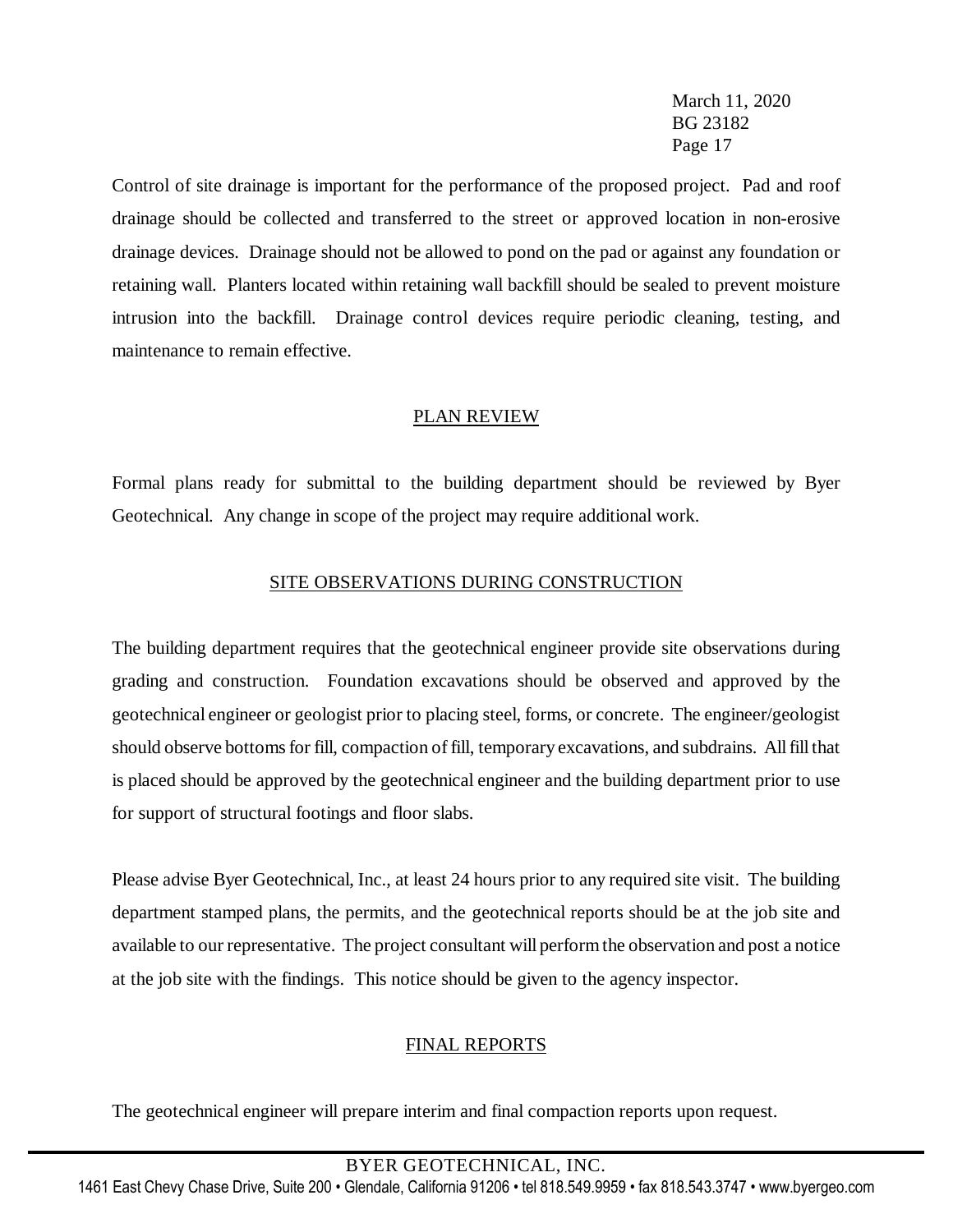### CONSTRUCTION SITE MAINTENANCE

It is the responsibility of the contractor to maintain a safe construction site. The area should be fenced and warning signs posted. All excavations must be covered and secured. Soil generated by foundation excavations should be either removed from the site or placed as compacted fill. Soil should not be spilled over any descending slope. Workers should not be allowed to enter any unshored trench excavations over five feet deep. Water shall not be allowed to saturate open footing trenches.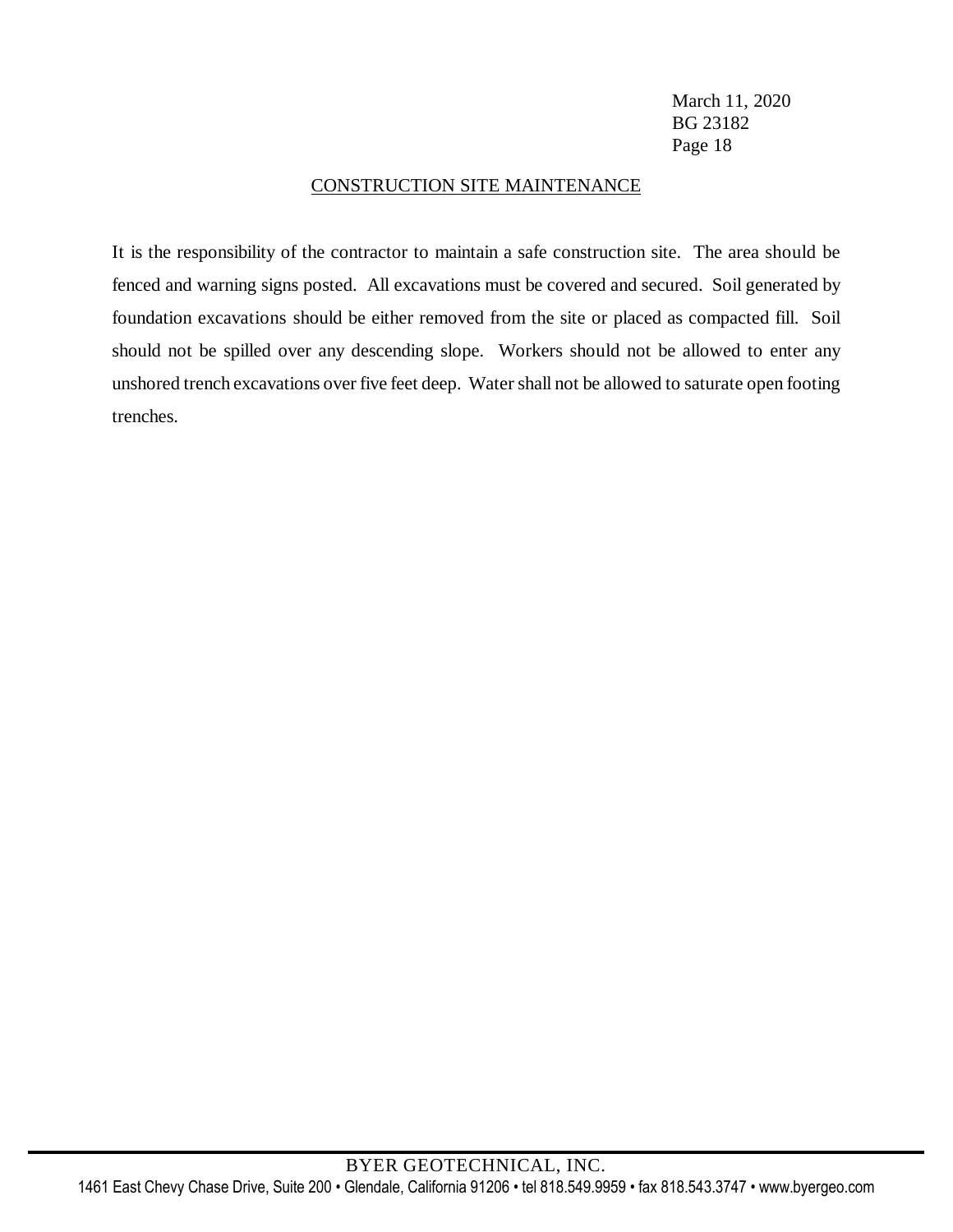# GENERAL CONDITIONS AND NOTICE

This report and the exploration are subject to the following conditions. Please read this section carefully; it limits our liability.

In the event of any changes in the design or location of any structure, as outlined in this report, the conclusions and recommendations contained herein may not be considered valid unless the changes are reviewed by Byer Geotechnical, Inc., and the conclusions and recommendations are modified or reaffirmed after such review.

The subsurface conditions, excavation characteristics, and geologic structure described herein have been projected from test excavations on the site and may not reflect any variations that occur between these test excavations or that may result from changes in subsurface conditions.

Fluctuations in the level of groundwater may occur due to variations in rainfall, temperature, irrigation, and other factors not evident at the time of the measurements reported herein. Fluctuations also may occur across the site. High groundwater levels can be extremely hazardous. Saturation of earth materials can cause subsidence or slippage of the site.

If conditions encountered during construction appear to differ from those disclosed herein, notify us immediately so we may consider the need for modifications. Compliance with the design concepts, specifications, and recommendations requires the review of the engineering geologist and geotechnical engineer during the course of construction.

# THE EXPLORATION WAS PERFORMED ONLY ON A PORTION OF THE SITE, AND CANNOT BE CONSIDERED AS INDICATIVE OF THE PORTIONS OF THE SITE NOT EXPLORED.

This report, issued and made for the sole use and benefit of the client, is not transferable. Any liability in connection herewith shall not exceed the Phase I fee for the exploration and report or a negotiated fee per the Agreement. No warranty is expressed, implied, or intended in connection with the exploration performed or by the furnishing of this report.

# THIS REPORT WAS PREPARED ON THE BASIS OF THE PRELIMINARY DEVELOPMENT PLAN FURNISHED. FINAL PLANS SHOULD BE REVIEWED BY THIS OFFICE AS ADDITIONAL GEOTECHNICAL WORK MAY BE REQUIRED.

# BYER GEOTECHNICAL, INC.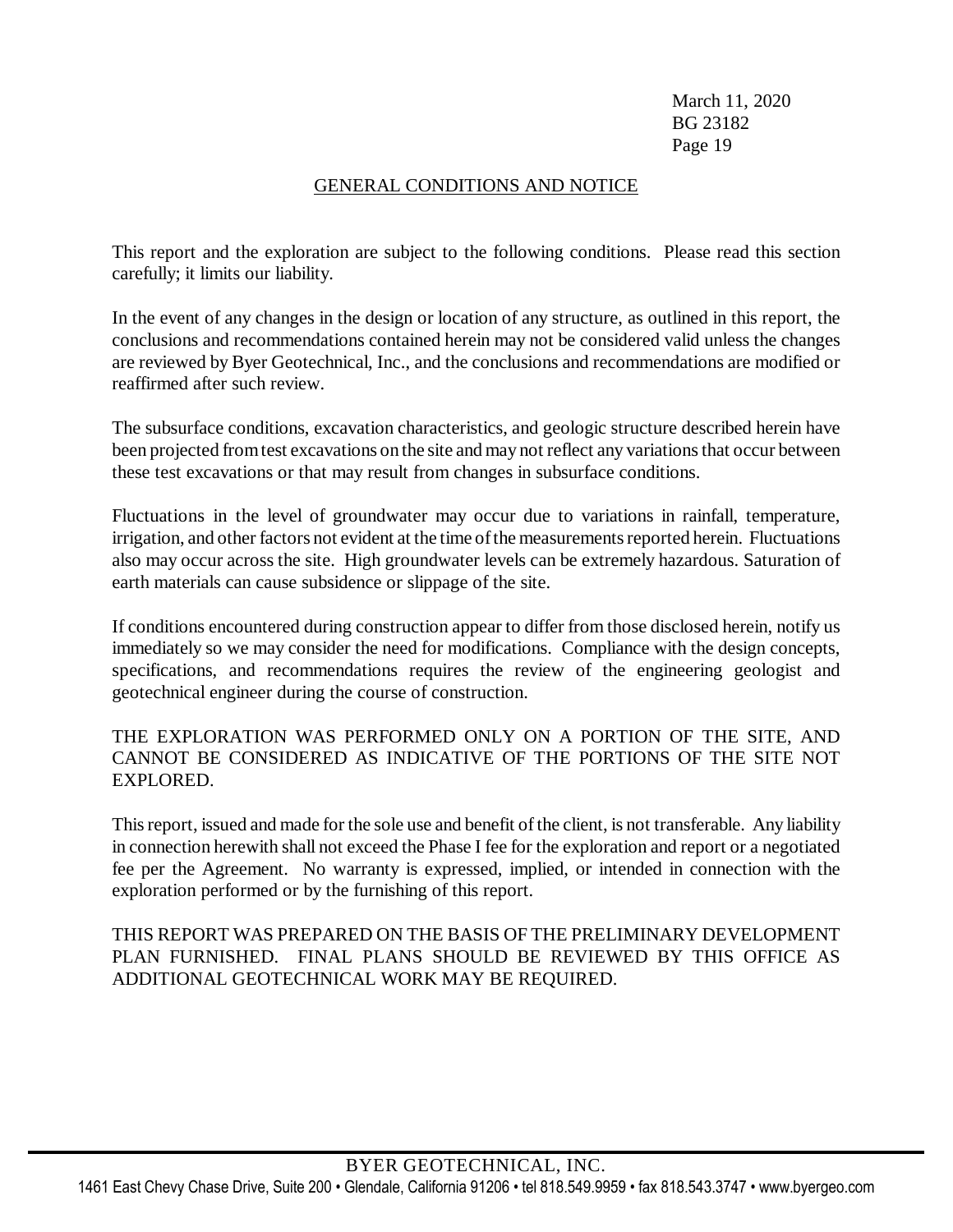Byer Geotechnical appreciates the opportunity to provide our service on this project. Any questions concerning the data or interpretation of this report should be directed to the undersigned.

Respectfully submitted, **BYER GEOTECHNICAL, INC.**

Raffi S. Babayan P. E. 72168

RSB:RIZ:cj S:\FINAL\BG\23182\_Artist Guild Hotels\23182\_Artist Guild Hotesl\_Geotechnical EE\_3.11.20.wpd

Enc: List of References (2 Pages) Appendix I - Laboratory Testing and Log of Test Pits Laboratory Testing (2 Pages) Shear Test Diagram Consolidation Curves (5 Pages) Log of Test Pits 1 - 3 Appendix II - Calculations and Figures Seismic Sources (2 Pages) Seismic Hazard Deaggregation Chart Site-Specific Ground Motion Analysis (2 Pages) Settlement Calculation Sheets #1 and #2 (4 Pages) Temporary Excavation Height - Calculation Sheet #3 Aerial Vicinity Map Regional Topographic Map Historic Topographic Map Regional Geologic Map #1 and #2 Regional Fault Map Seismic Hazard Zones Map Historic-High Groundwater Map Site Plan

- xc: (4) Addressee (E-mail and Mail)
	- (1) AMG Structural Engineers, Attention: Adam Greco (E-mail)

#### BYER GEOTECHNICAL, INC.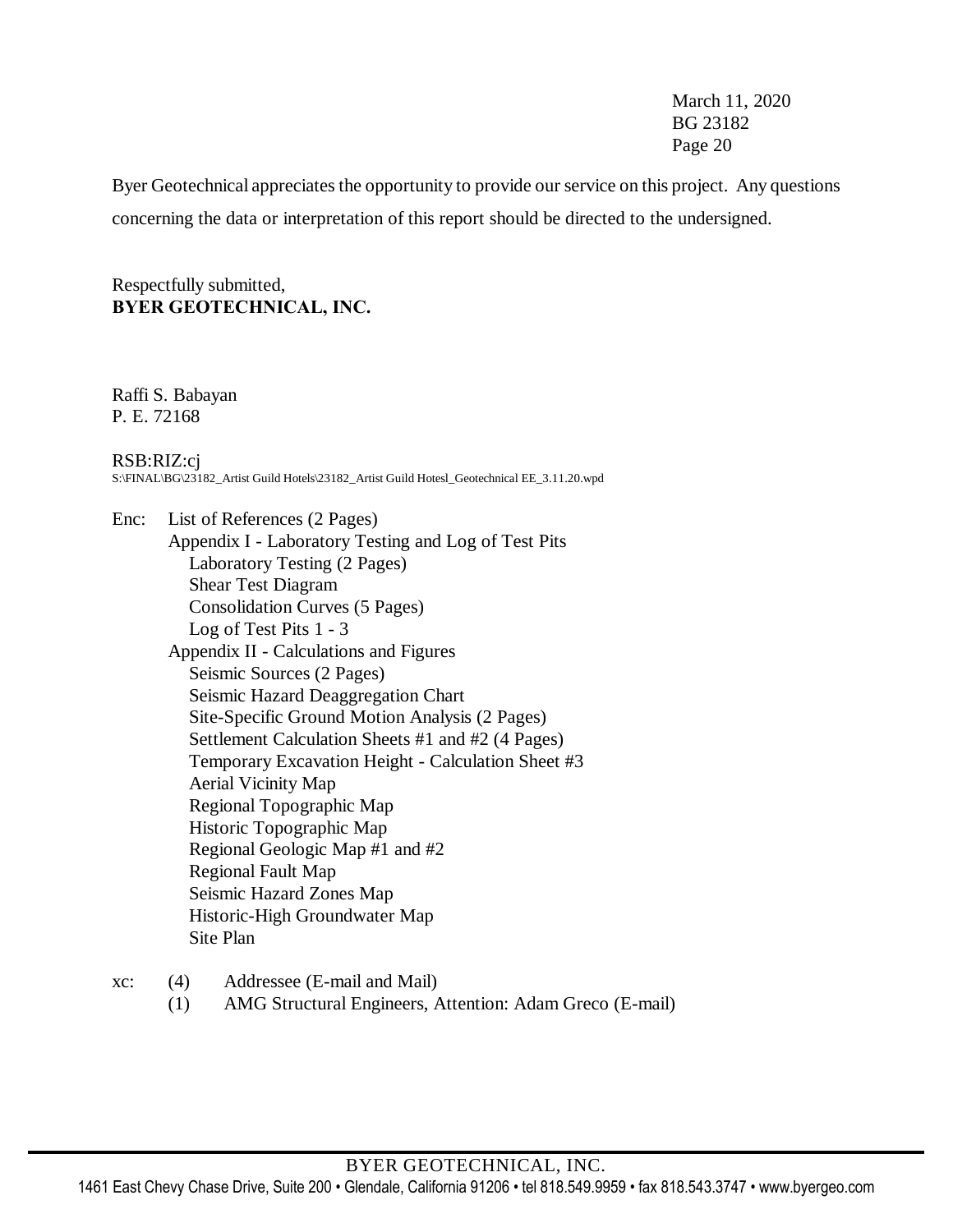#### REFERENCES

### **2020 City of Los Angeles Building Code**.

- Bedrosian, T. L., et al. (2010), **Geologic Compilation of Quaternary Surficial Deposits in Southern California**, Special Report 217 (Revised).
- California Building Standards Commission (2019), **2019 California Building Code,** Based on the 2018 International Building Code (IBC), Title 24, Part 2, Vol. 1 and 2.
- California Department of Conservation (1999), **State of California, Seismic Hazard Zones, Hollywood Quadrangle**, Official Map, Division of Mines and Geology.
- California Department of Conservation (1998, updated 2001), **Seismic Hazard Zone Report 026, Seismic Hazard Zone Report for the Hollywood 7.5-Minute Quadrangle, Los Angeles County, California**.
- California Department of Conservation (2008), **Special Publication 117A, Guidelines for Evaluating and Mitigating Seismic Hazards in California.**
- California Geological Survey (Formerly California Division of Mines and Geology), 2000, **Digital Images ofOfficialMaps ofAlquist-PrioloEarthquakeFault Zones, Southern Region,** DMG CD 2000-003.
- California GeologicalSurvey, 2014, **Official Map, Earthquake Zones of Required Investigation, Hollywood Quadrangle, Los Angeles, California**, Released November 6, 2014.
- Cao, T., et al. (2003), **The Revised 2002 California Probabilistic Seismic Hazard Maps**, June, 2003.
- City of Los Angeles (2011), **Development Best Management Practices Handbook, Working Draft of LID Manual, Part B**, Department of Public Works, Sanitation Division, Fourth Edition, June 2011.
- City of Los Angeles, Department of Building and Safety (2014), **Geology and Soils Engineering Firms Practicing in the City of Los Angeles**, Correspondence Regarding 2014 Los Angeles Building Code (LABC) Requirements, dated July 16, 2014.
- Dibblee, T. W. (1991), **Geologic Map of the Hollywood and Burbank (South ½) Quadrangles, LosAngelesCounty, California**, 1:24,000 scale, Dibblee Foundation, Santa Barbara, California, Map DF-30.
- Hoots, H. W. (1931), **Geology of the Eastern Part of the Santa Monica Mountains, Los Angeles County, California**, U. S. Geological Survey Professional Paper 165-C.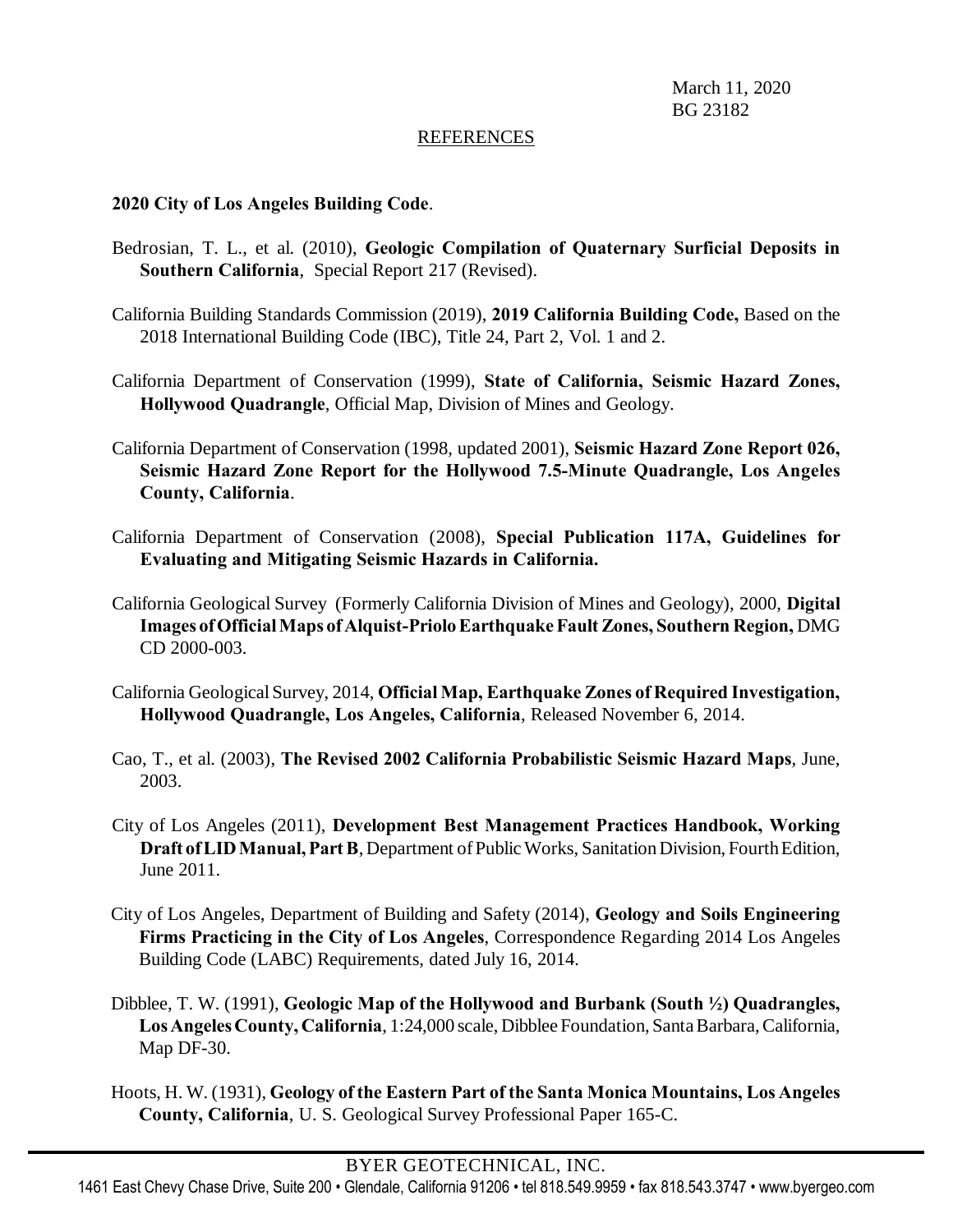### REFERENCES (Continued)

# ICBO (1998), **Maps of Known Active Fault Near-Source Zones in California and Adjacent Portions of Nevada.**

- Jennings, C. W., andBryant, W. A. (2010), **Fault Activity Map of California**, California Geological Survey, 150<sup>th</sup> Anniversary, Map No. 6.
- U.S. Geological Survey, **Geologic Hazards Science Center, U. S. Seismic Design Maps,** http://earthquake.usgs.gov/designmaps/us/application.php.

### **Software**

*EZ-FRISK 7.65,* Risk Engineering, Inc.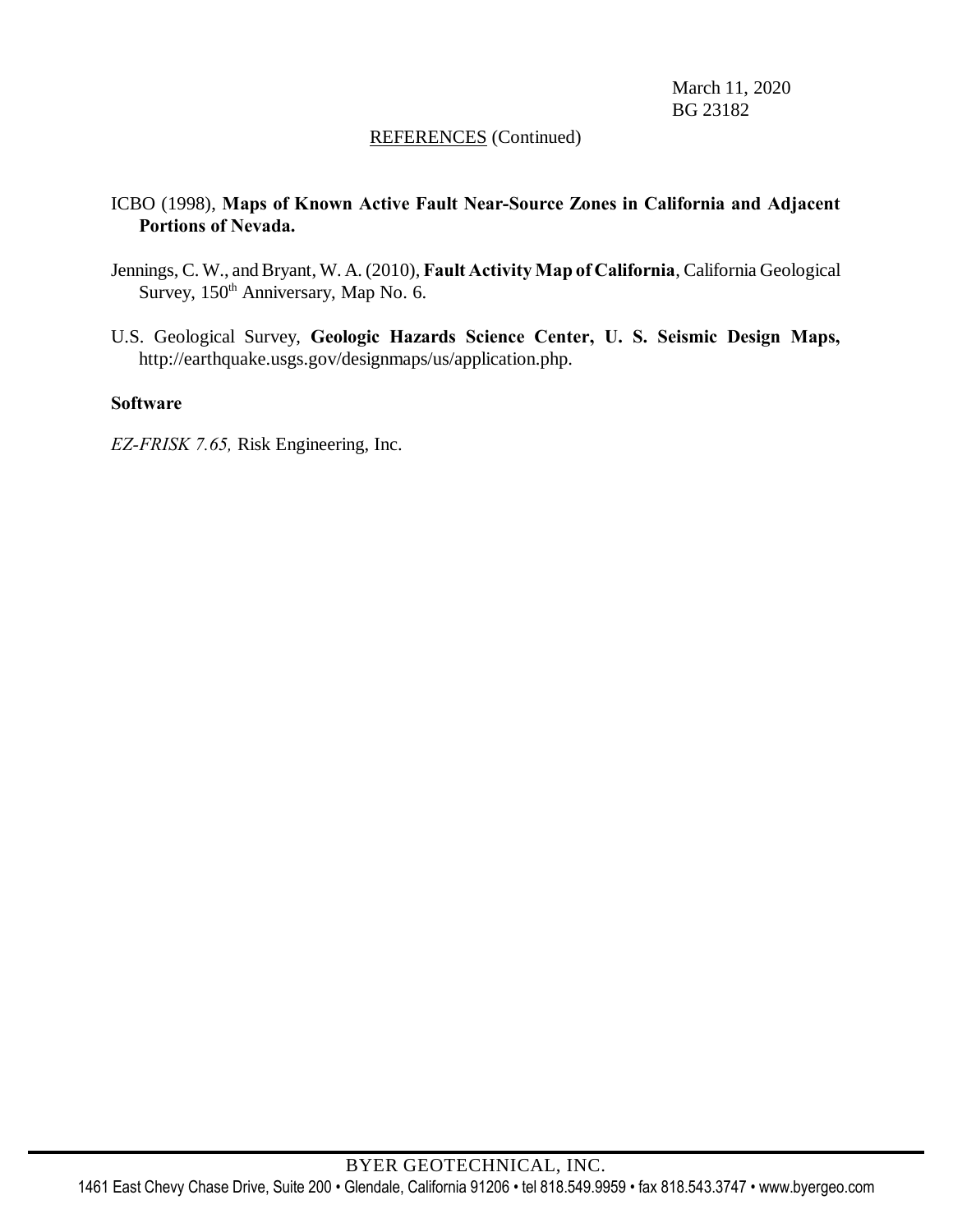# **APPENDIX I**

# LABORATORY TESTING

Undisturbed and bulk samples of the alluvium were obtained from the test pits and transported to the laboratory for testing and analysis. The samples were obtained by driving a ring-lined, barrel sampler conforming to ASTM D 3550-01 with successive drops of the sampler. Experience has shown that sampling causes some disturbance of the sample. However, the test results remain within a reasonable range. The samples were retained in brass rings of 2.50 inches outside diameter and 1.00 inches in height. The samples were stored in close fitting, waterproof containers for transportation to the laboratory.

### Moisture-Density

The dry density of the samples was determined using the procedures outlined in ASTM D 2937-10. The moisture content of the samples was determined using the procedures outlined in ASTM D 2216-10. The results are shown on the enclosed Log of Test Pits.

### Maximum Density

The maximum dry density and optimum moisture content of the future compacted fill were determined using the procedures outlined in ASTM D 1557-12, a five-layer standard. The results are shown in the following table.

| $\left \text{Test Pit}\right \left \text{Depth}\atop(\text{Feet})\right $ |         | Earth<br>Material | $USCS + Color$<br>Soil Type     | Maximum<br>Density<br>(pcf) | Optimum<br>Moisture% | Expansion<br>Index |
|---------------------------------------------------------------------------|---------|-------------------|---------------------------------|-----------------------------|----------------------|--------------------|
|                                                                           | $0 - 5$ | Fill/<br>Alluvium | Silty Clayey Sand<br>Dark Brown | 124.0                       | 12.0                 | $9 - Very$<br>Low  |

# Expansion Test

To find the expansiveness of the soil, a swell test was performed using the procedures outlined in ASTM D 4829-11. Based upon the testing, soils at the basement grade are expected to exhibit a very low expansion potential.

# BYER GEOTECHNICAL, INC.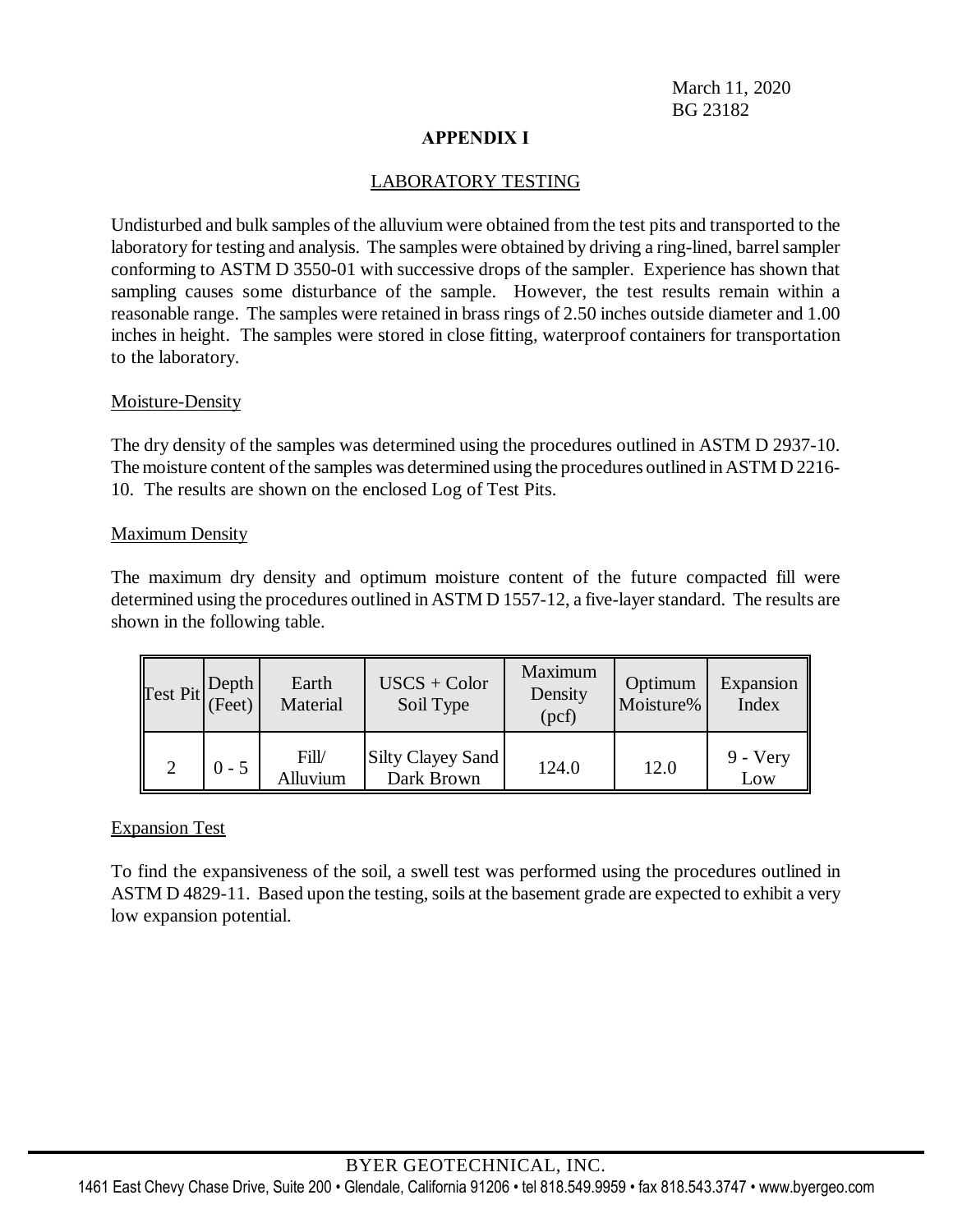### **APPENDIX I** (Continued)

### Shear Tests

Shear tests were performed on samples of the alluvium using the procedures outlined in ASTM D 3080-11 and a strain controlled, direct-shear machine manufactured by Soil Test, Inc. The rate of deformation was 0.025 inches per minute. The samples were tested in an artificially saturated condition. Following the shear test, the moisture content of the samples was determined to verify saturation. The results are plotted on the enclosed Shear Test Diagram.

### **Consolidation**

Consolidation tests were performed on *in situ* samples of the alluvium using the procedures outlined in ASTM D 2435-11. Results are graphed on the enclosed Consolidation Curves.

### Corrosion

A representative bulk sample of the near-surface soil was transported to Environmental Geotechnology Laboratory for chemical testing. The testing was performed in accordance with Caltrans Standards 643 (pH), 422 (Chloride Content), 417 (Sulfate Content), and 532 (Resistivity). The results of the testing are reported in the following table:

### CHEMICAL TEST RESULTS TABLE

| Sample | Depth<br>(Feet) | pH   | Chloride<br>(PPM) | Sulfate<br>$\frac{6}{90}$ | Resistivity<br>$(Ohm-cm)$ |
|--------|-----------------|------|-------------------|---------------------------|---------------------------|
| TP2    | 0 - 5           | 9.28 | 415               | 0.03                      | ,200                      |

The chloride and sulfate contents of the soil are negligible and not a factor in corrosion. The pH is near neutral and not a factor. The resistivity indicates that the soil is considered corrosive to ferrous metals.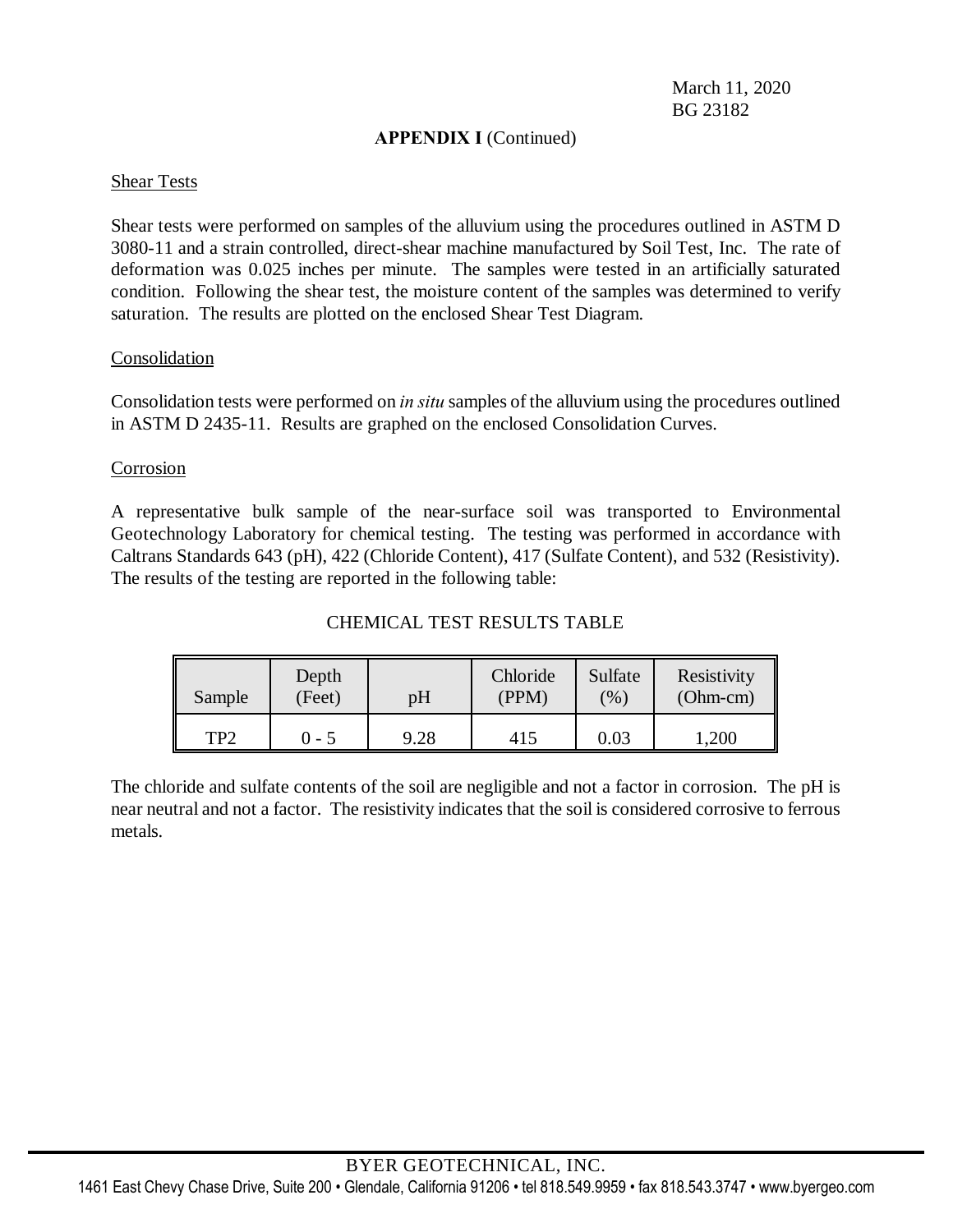# APPENDIX I

Laboratory Testing and Log of Test Pits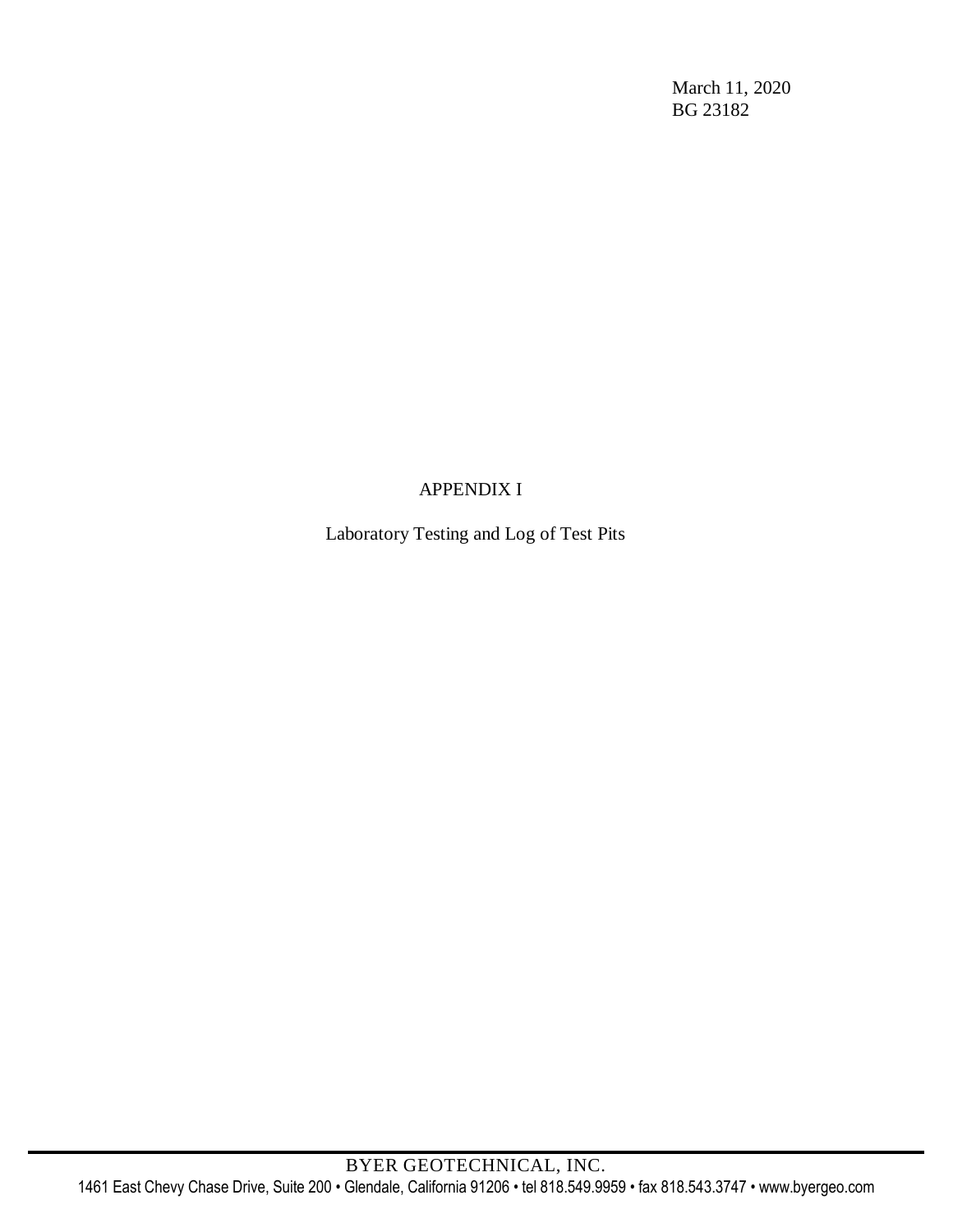# APPENDIX II

Calculations and Figures